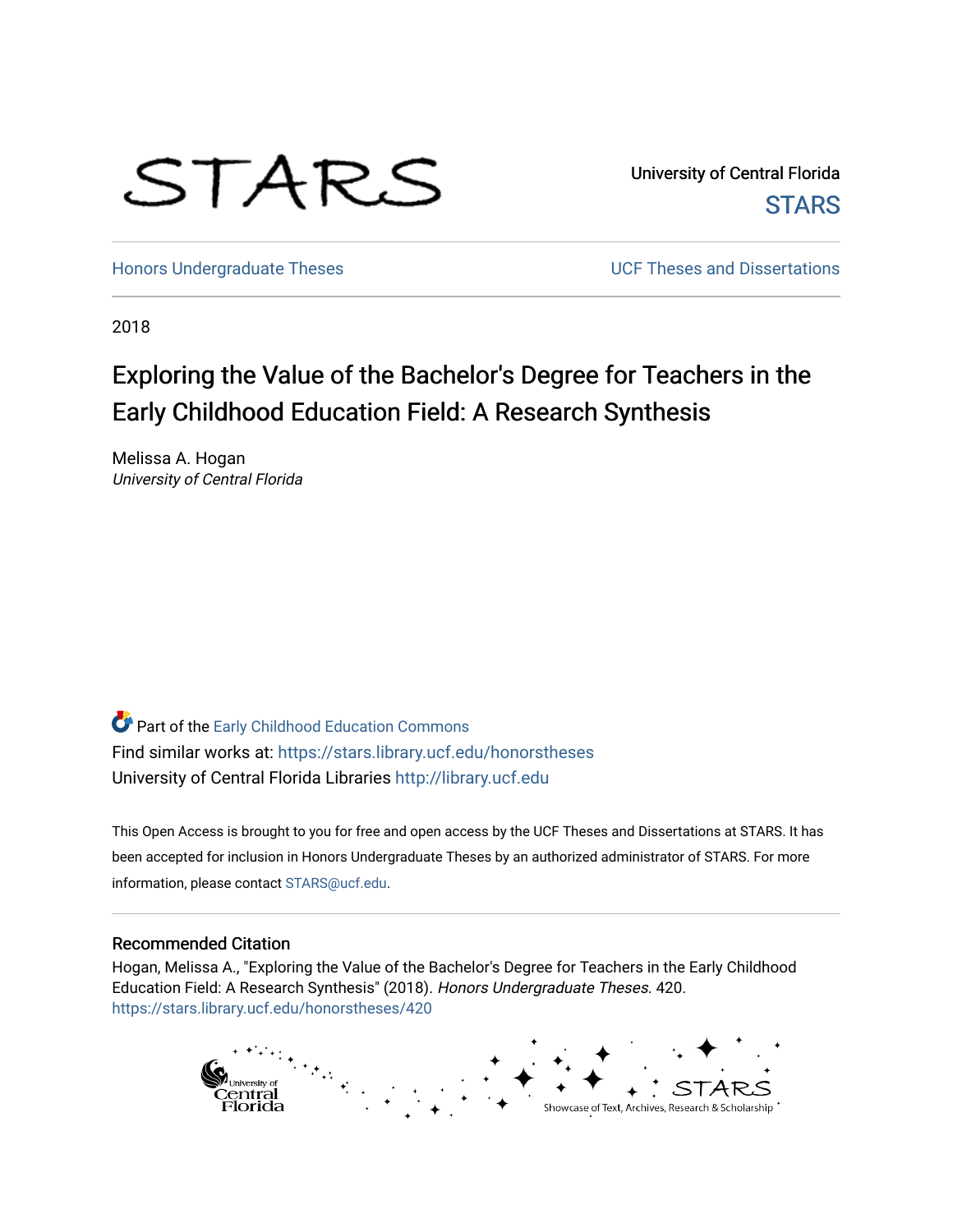# EXPLORING THE VALUE OF THE BACHELOR'S DEGREE FOR TEACHERS IN THE EARLY CHILDHOOD EDUCATION FIELD: A RESEARCH SYNTHESIS

by

Melissa A. Hogan

A thesis submitted in partial fulfillment of the requirements for the Honors in the Major Program in Early Childhood Education in the College of Community Innovation and Education and in the Burnett Honors College at the University of Central Florida Orlando, Florida

Fall Term, 2018

Thesis Chair: Marisa Macy, Ph. D.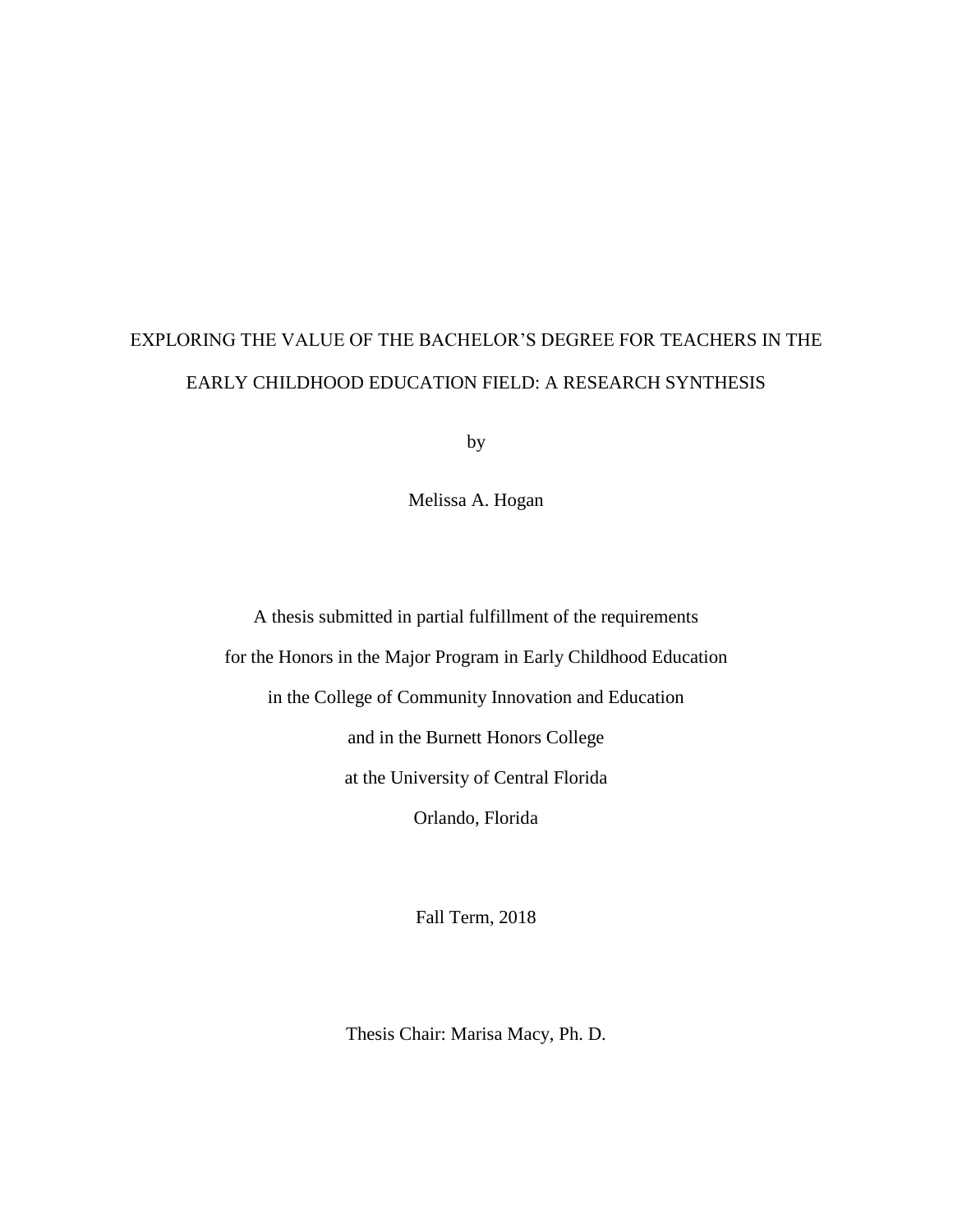### **Abstract**

The implementation of standardized testing has changed education in the United States resulting in a content ripple effect from the higher grades down to preschool**-**aged children. To match that ripple effect early childhood education can be evaluated and reformed accordingly by exploring many factors that make up the early childhood education system. This manuscript addressed one factor, early childhood teacher preparation, through a synthesis of literature related to the potential benefits of earning a Bachelor of Science degree in Early Childhood Development and Education, or a BS. The theories of early brain development were explored first and then studies of the social components affecting an Early Childhood Educator's, or ECE's, choice in teacher preparation were reviewed. The review then defined and compared the Child Development Associate or CDA, the Associate of Arts degree, or AA, and the BS. Professional recommendations and standards according to the National Association for Young Children, or NAEYC were included to understand how valuable the BS is to these trend setters of the field. The review then explored how the BS is currently being used nationally in a state-funded program known as VPK, utilizing the National Institute for Early Education Research, or NIEER. This data provided a snapshot of the national demand for the BS in the early childhood field. The pay disparities were then correlated with levels of education and compared with primary and upper grade compensation. The final value explored was research of how the BS directly affected results of the quality in the early childhood classroom and teacher-child interactions. These studies used two quality rating scales, the ECERS and CLASS, which were defined and compared. The

ii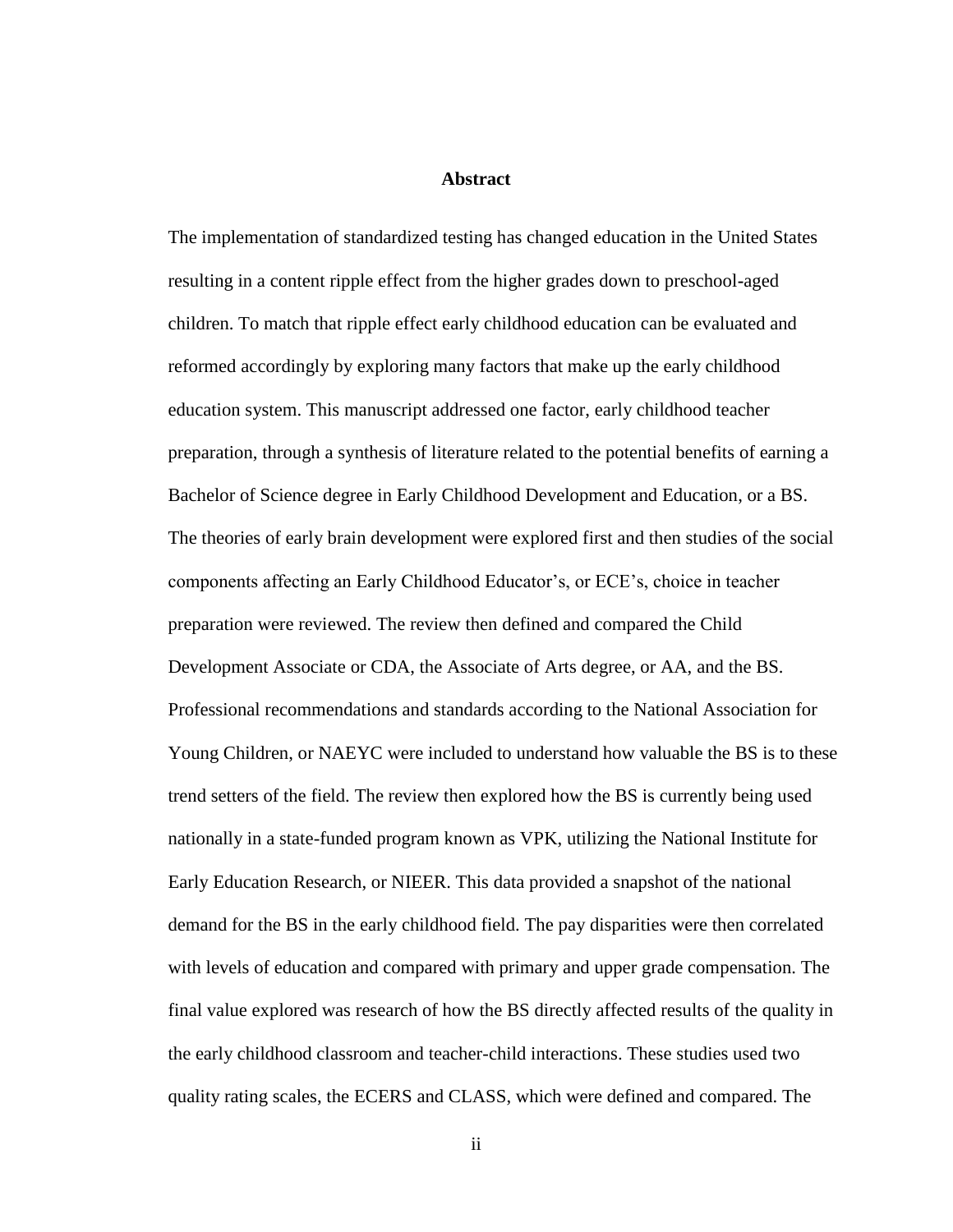findings of the synthesized literature review provided understanding of a young field that is growing and implies where further research and change could happen to match the effects of an evolving education system in the United States of America.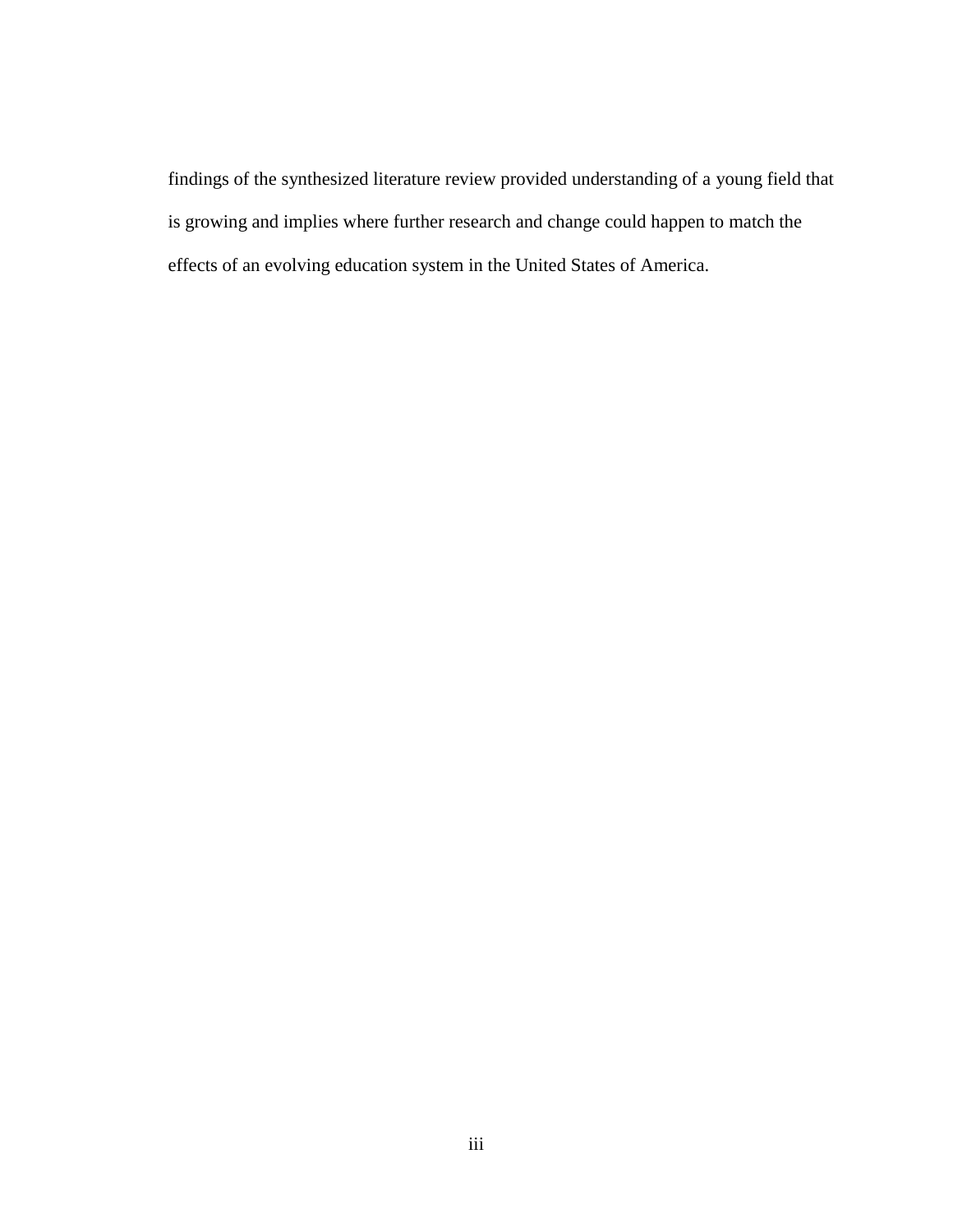### Dedications

This thesis is dedicated to the early childhood teachers who work relentlessly to change and prepare the lives of our most precious resource for the future…our children. To my own children who inspire me to work hard every day in hopes of providing a world where they themselves, their children and their children's children will thrive with solid foundations, peace, joy, hope and love. To all of the professors who have touched my life along this journey of discovery and exploration into the evolution of early childhood development and education.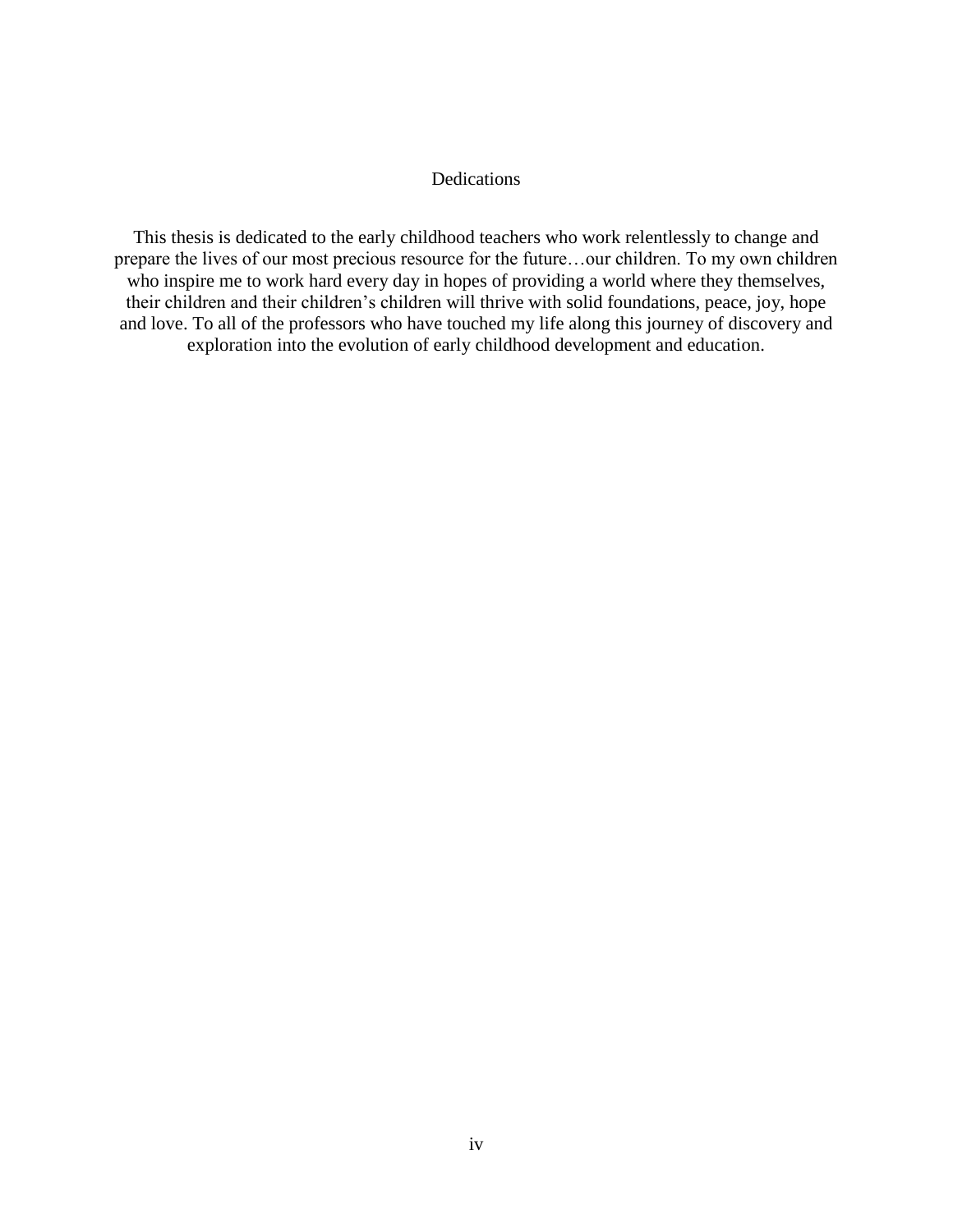### Acknowledgements

I would like to thank my Thesis chair, Dr. Marisa Macy, who has been a source of encouragement every step of the way! You inspire me. To my committee, Dr. Roberts and Dr. Levin, I am humbled by your time and expertise. Thank you for being in my corner! Finally, I owe my gratitude to Dr. Carnahan, for supporting and encouraging me since I was a young girl to pursue a college education.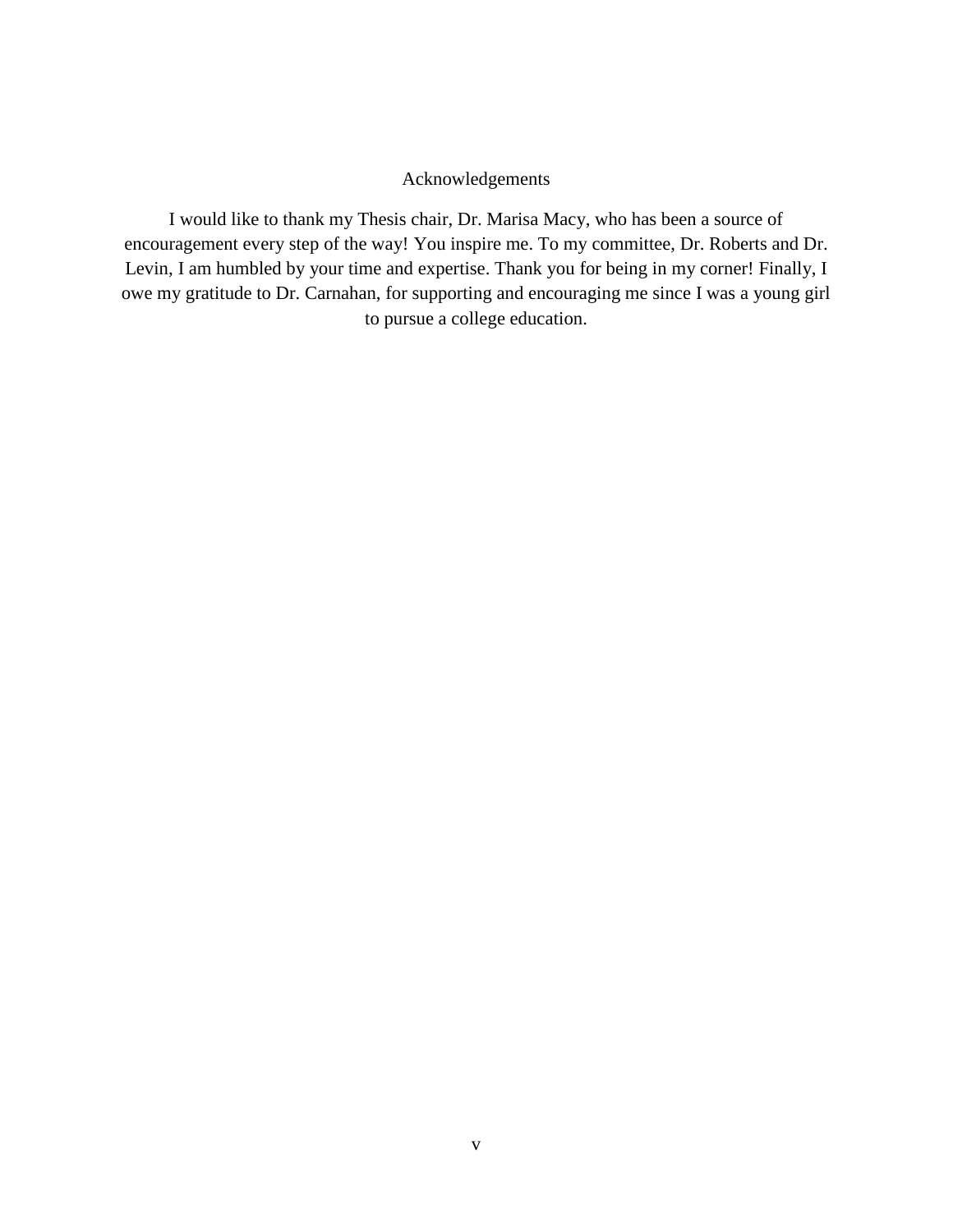### TABLE OF CONTENTS

| A Comparison of the CDA, the AA, and the BS in Early Childhood Development and |
|--------------------------------------------------------------------------------|
|                                                                                |
|                                                                                |
|                                                                                |
|                                                                                |
|                                                                                |
|                                                                                |
|                                                                                |
|                                                                                |
|                                                                                |
|                                                                                |
|                                                                                |
|                                                                                |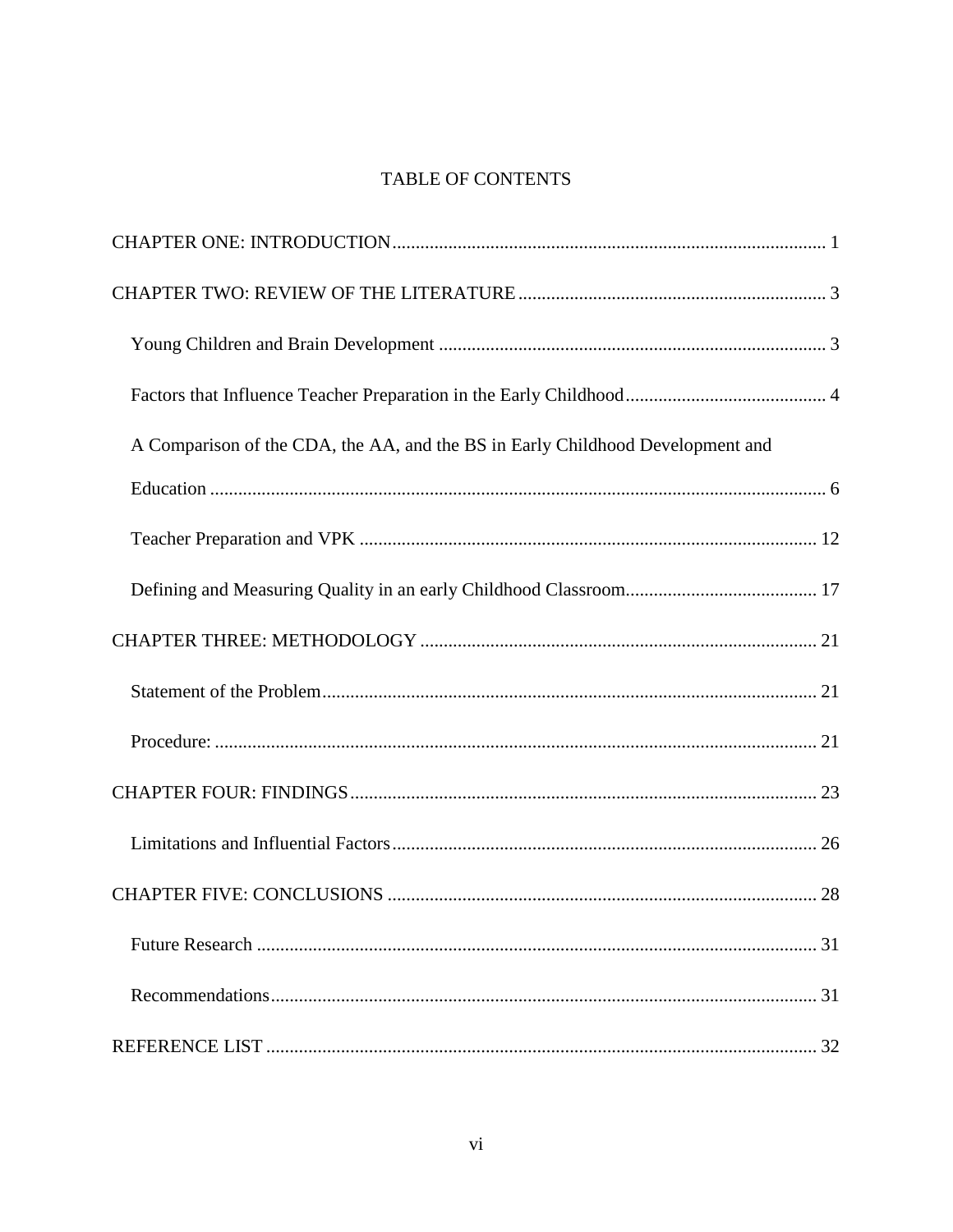### LIST OF TABLES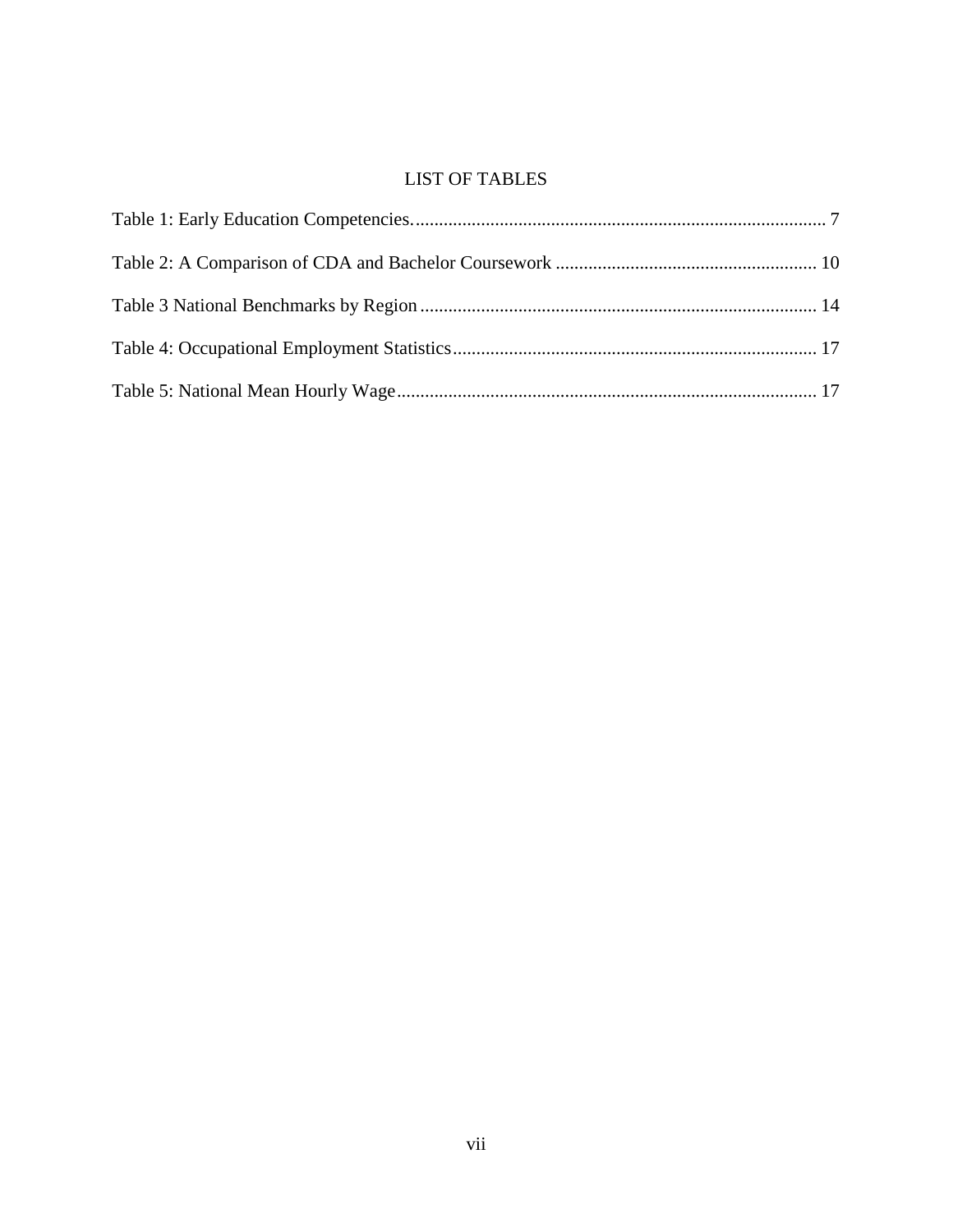### LIST OF FIGURES

|--|--|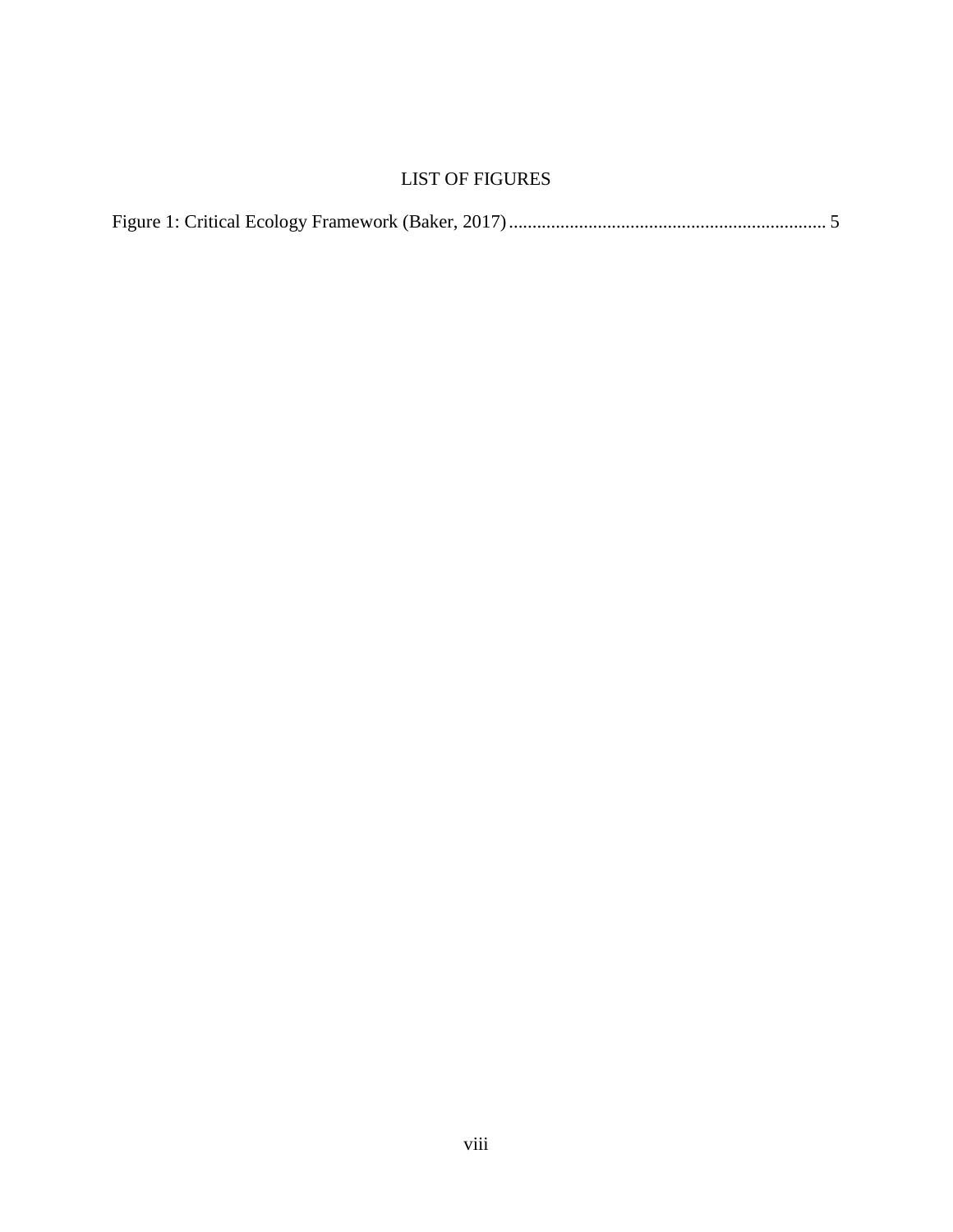### CHAPTER ONE: INTRODUCTION

<span id="page-9-0"></span>The dialogue began many years ago in the field of early childhood education of how valuable a bachelor's degree is for early childhood educators and most importantly, the children that they are meant to serve. This is not the first consort, nor will it be the last, as research continues to support and unveil the professional growth needed in early childhood education nationwide. This work is a synthesis of some of that research. As education in the United States continues to focus on testing and increasing the amount of content children learn at younger ages, there is a ripple effect of the content being taught that is now affecting preschools. Preschool teachers are currently teaching content above grade level to compensate for this educational shift. Since, the teachers at the primary grade levels and up are required to hold a Bachelor of Science degree or higher in order to be a practicing teacher in a classroom to utilize these standards, then shouldn't the requirements of preschool teachers be adjusted to meet the same standards? Currently, the qualifications to be a lead teacher in an early childhood classroom depending on the region and type of educational facility (Head Start is not included here) are; a high school diploma, state mandated courses, a Child Development Associate (CDA) credential or similar, and possibly an Associate of Arts, or AA degree. One reason is that the budget of preschools and daycares rarely generate enough income to hire and fairly compensate teachers who hold a formal college degree or higher. The word *fairly* in this context means that the amount of pay compensates for the time, effort and expense of getting a college education, which common sense would say should be higher than minimum wage. There are programs that require or strongly suggest such education for its teachers such as VPK and Head Start, but these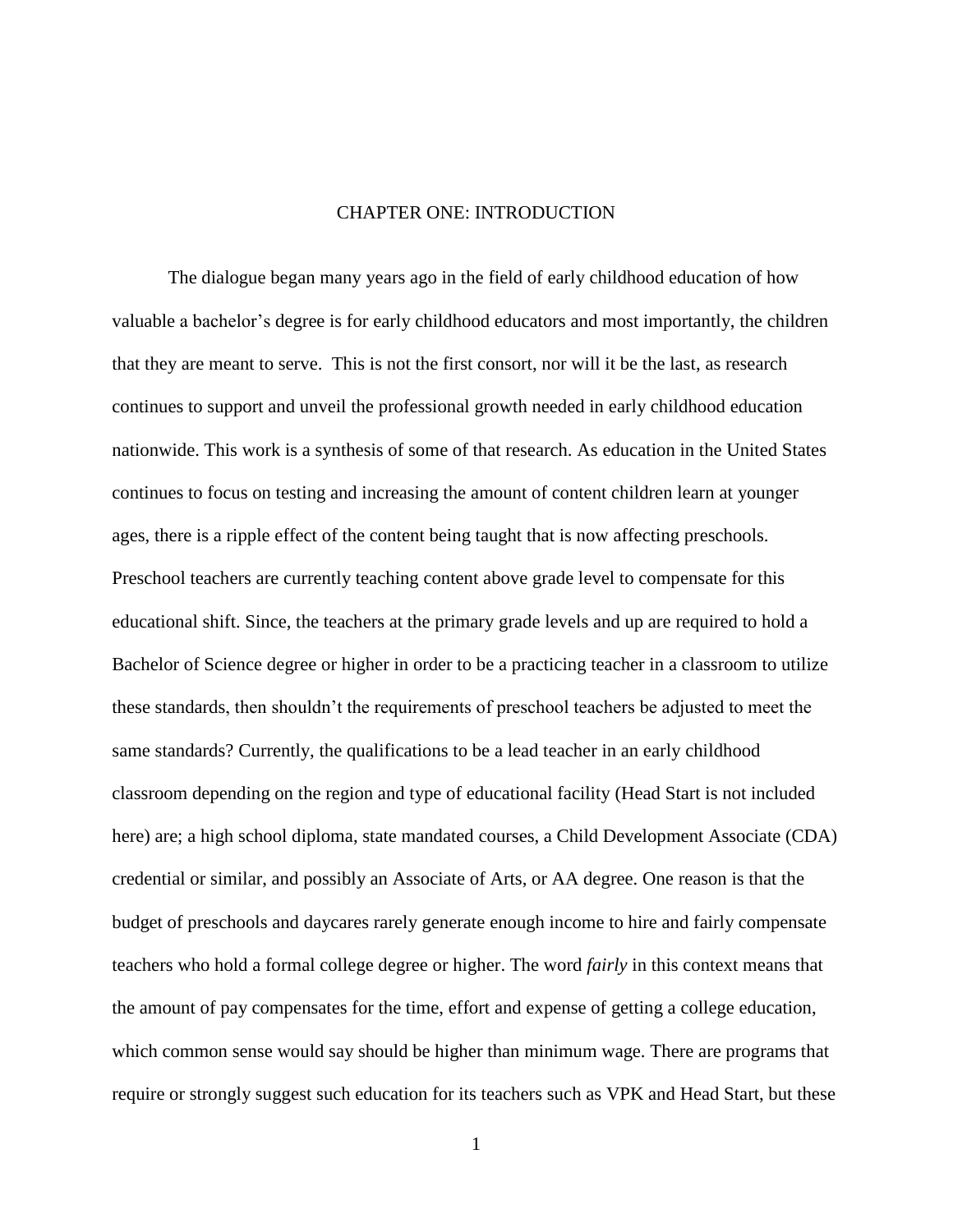programs do not reach all children who will enter the public education system from private preschools. To prepare all preschool students, quality of the classroom environment and its teacher-child interactions can be assessed and intentionally affected to meet the needs of that transition.

Through a literature review, this manuscript explores the values of earning a Bachelor's degree in early childhood development and education through the identification of theoretical implications including brain research of the development of preschool aged children and the factors that influence an ECEs choice of teacher preparation. Further exploration of that value includes teacher preparation programs such as the CDA, the AA and the BS, in the early childhood field which are defined and compared. Regional data is included in efforts to understand how the VPK program utilizes the BS nationally showing who holds it as a valuable benchmark in the state-funded program. The literature review also includes the value of the BS by investigating impacts on classroom quality and teacher-child interactions in a study with preschool teachers at various educational levels. Two rating scales are used to measure this quality known as the Early Childhood Environmental Rating Scale, or ECERS and the Classroom Assessment Scoring Scale, or the class. In order to explore financial value of earning a degree, the pay disparities are compared between levels of education and with the teachers of Elementary grades and above. The early childhood educational professional standards established by NAEYC, was inserted throughout the manuscript as their standards directly support the BS in that "higher education institutions are best positioned to prepare early childhood educators" (NAEYC, 2018, p. 33).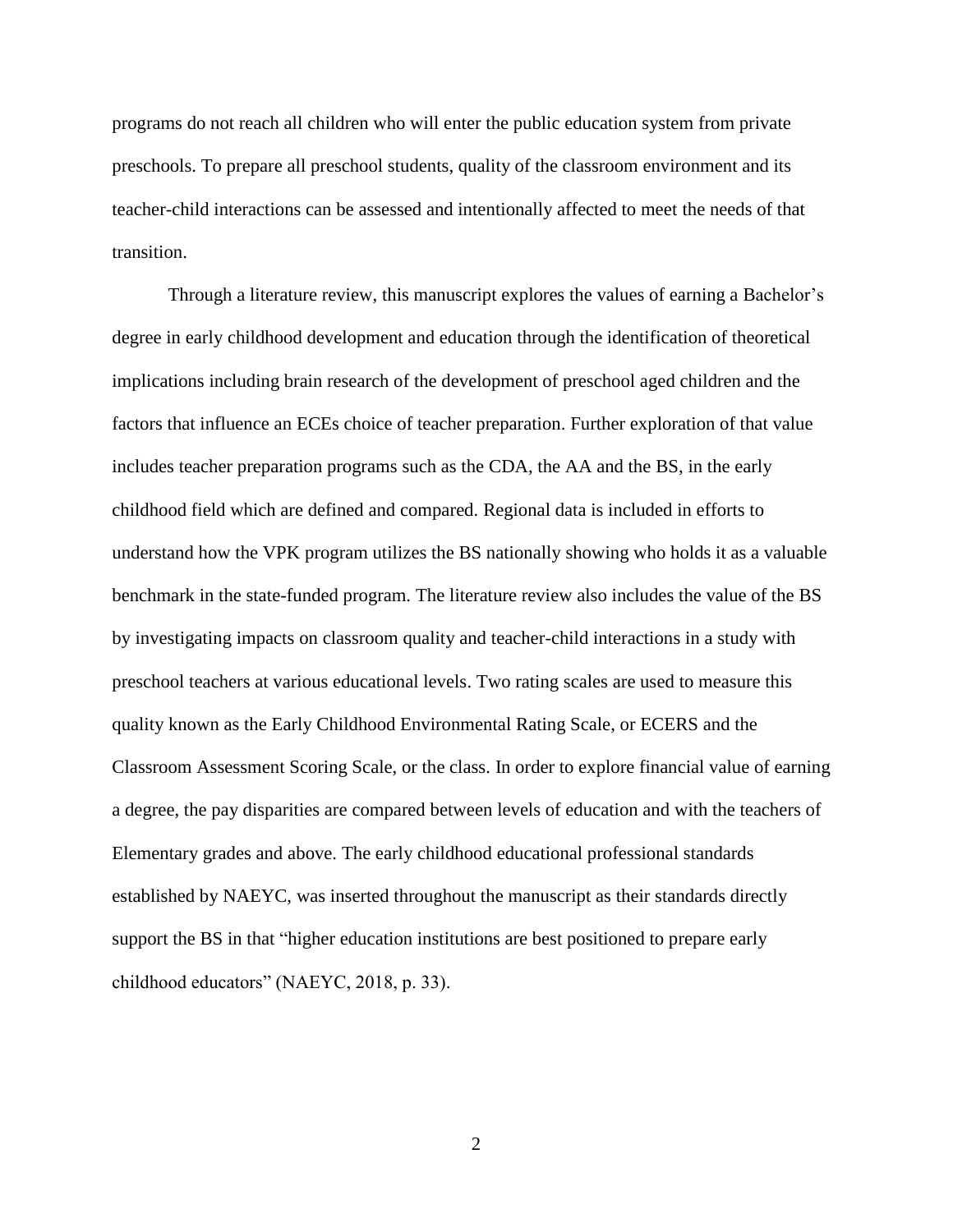### CHAPTER TWO: REVIEW OF THE LITERATURE

<span id="page-11-0"></span>The following literature review supports the theoretical framework of early brain development and how a BS would be valuable during such critical periods. A research study implicated the factors that affect the choice of teacher preparation for ECEs. The review then addresses alternate types of teacher preparation that exist, including a comparison of the CDA (an early childhood credential) and the typical college coursework of a four year degree, including a brief notation of the AA degree, providing understanding of how the BS could be a more valuable source of teacher preparation. Data is then presented of how teacher preparation is being utilized in the federal program, VPK, a more recent addition in the evolution of early childhood education which receives government funding and policymaking. This data originated within multiple reports from the National Institution for Early Education Research, or NIEER. To implicate financial value of the BS, early childhood teacher pay disparities are listed at the various educational levels of the CDA, AA, and BS and then compared to that of primary grade teachers and higher. This is followed by defining the domains of the CLASS and ECERS in a study on the quality of the classroom environment and its teacher-child interactions. The findings include teachers at multiple levels of education, identical to the aforementioned, in efforts to show value of the BS as it relates to classroom quality.

### <span id="page-11-1"></span>**Young Children and Brain Development**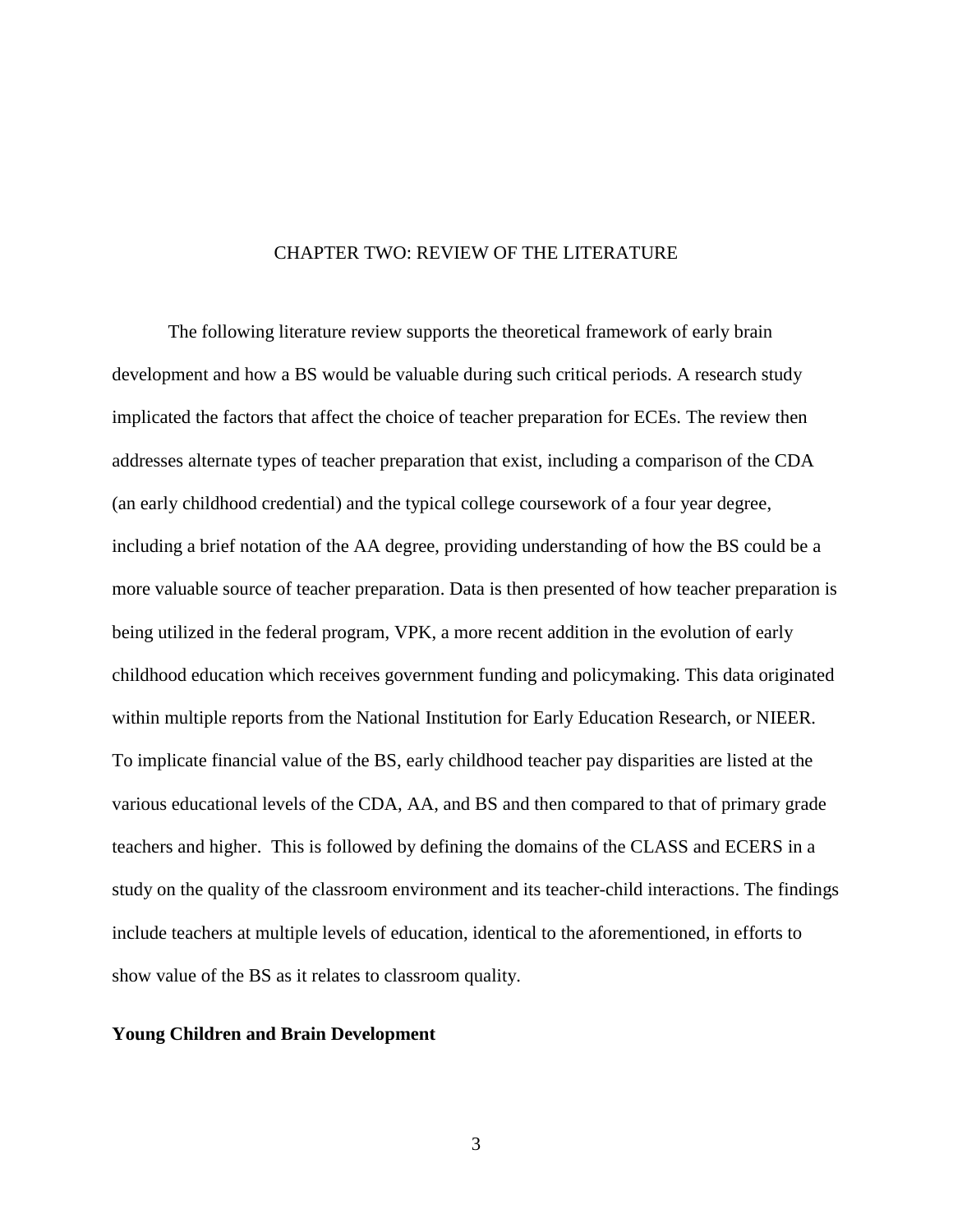Brain research is the highest order of evidence available to formulate what is defined as quality teacher training. "During the first 3 to 4 years of life, the anatomic brain structures that govern personality traits, learning processes, and coping with stress and emotions are established, strengthened, and made permanent. If unused, these structures atrophy" (American Academy of Pediatrics, 2000, para. 1). Each child's early experiences will create the foundations for the rest of their lives. Adequate teacher preparation therefore includes both the content knowledge and pedagogy needed to meet the needs of early critical periods in brain development.

"One of the most important lessons for teachers about the brain is that it is changed through use. Good instruction builds better brains" (Bergin & Bergin, 2016, p.49). This not only indicates the need for nurturing brain usage, but that the early brain is in a building stage in early childhood and is in need of *good* teachers. These authors go on to mention that people with a college education have more dendrites in the language area of the cortex (Bergin & Bergin, 2016), indicating that this type of highly effective thinking power offers more than that of a person who did not attend college. Would American society not want that thinking power utilized in the education of its youngest of learners by having teachers obtain the early childhood development and education degree?

### <span id="page-12-0"></span>**Factors that Influence Teacher Preparation in the Early Childhood**

In a recent study, Megina Baker (2017), a current research assistant at The Harvard Graduate School of Education, Cambridge, USA, delves deep into the value and effectiveness of professional development using a qualitative case study in an urban district. The data sources include classroom observations, teacher interviews, and curriculum fidelity data. While this research focuses mostly on professional development of two Kindergarten teachers that already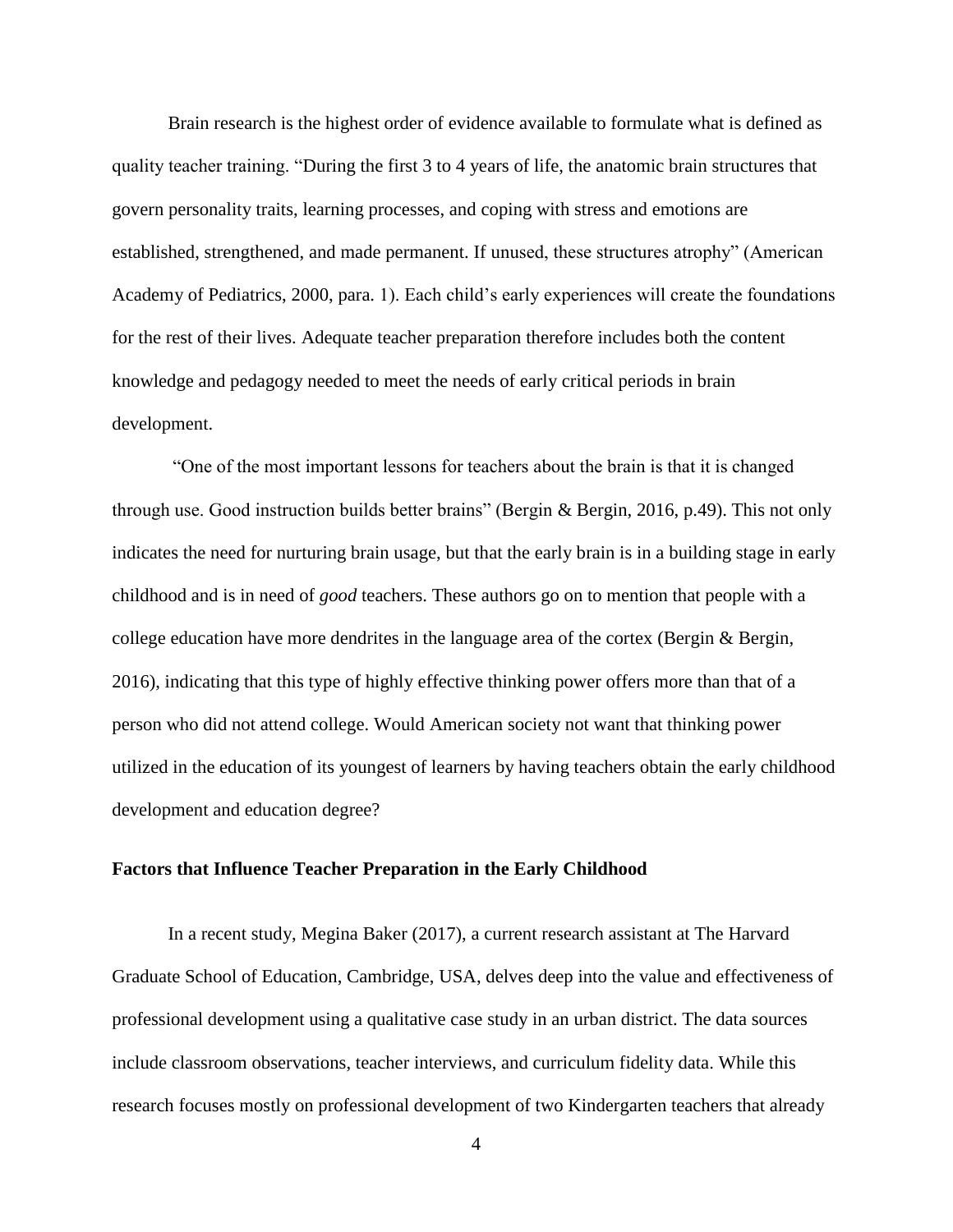have their college degrees, it is important to note how the levels of context impact the teaching and learning experience. Understanding the many variations of background, beliefs, attitudes and local culture of the area will give a more accurate lens of which to view a drive for professional pedagogy at the college level. (See Figure 1.)



<span id="page-13-0"></span>Figure 1: Critical Ecology Framework (Baker, 2017)

Figure 1 offers a snap shot of the ecological systematic approach, to teacher learning and how factors such as individual beliefs, relationships with parents, school districts and politicians all effect how a teacher views their profession and what the best preparation would include, at a personal level. NAEYC states that the ECE workforce is very fragmented in the varying levels of education (NAEYC, 2018). If the standard of education were the same for everyone then these optional factors such as the CDA or its state equivalencies, could be eliminated and the focus would be on obtaining the BS, and how to do so on a personal level.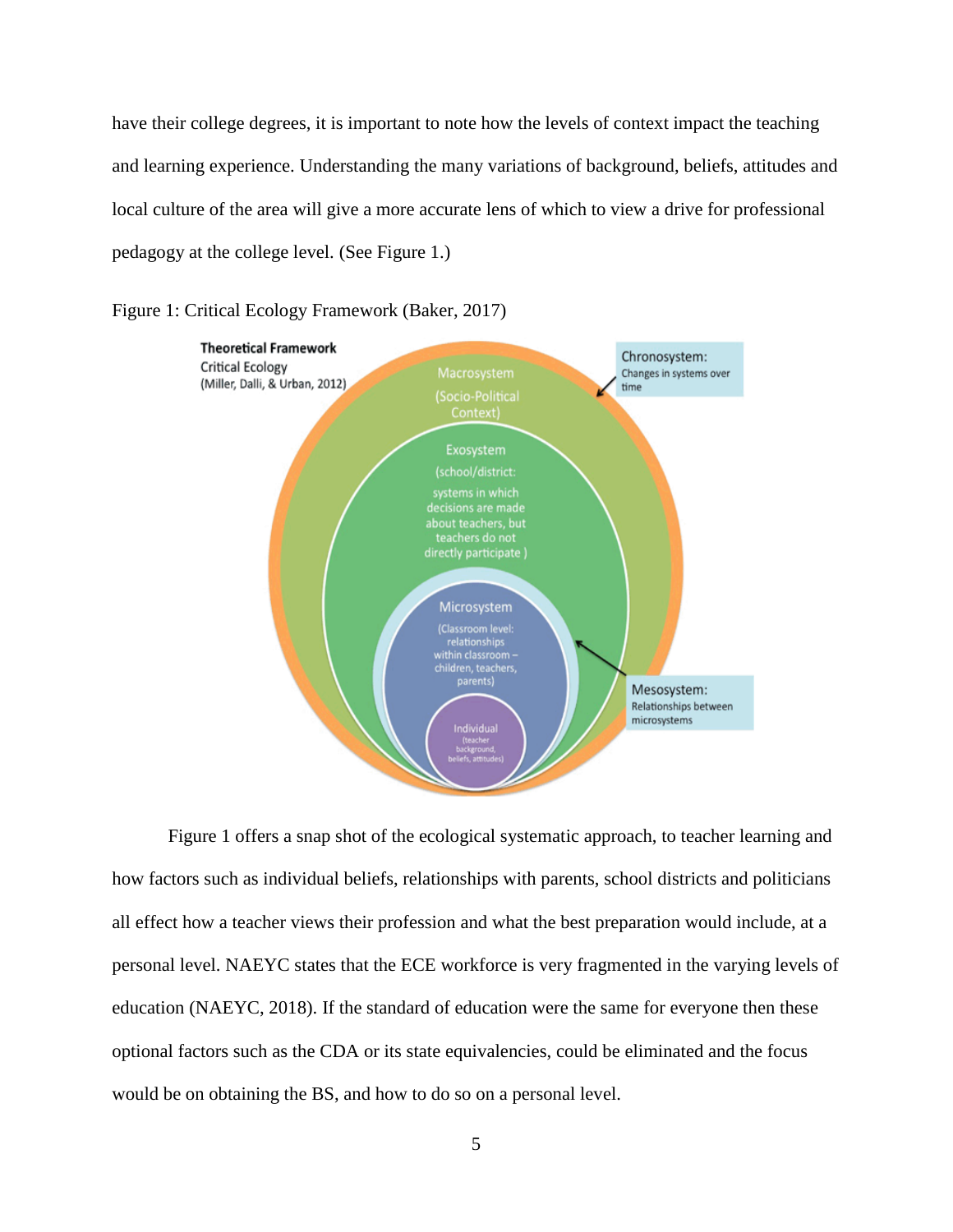The primary goal of any professional educator is providing the best possible practices of child development in their classroom, while meeting the needs of the children, families and communities (NAEYC, 2011). NAEYC offers research-based standards (see Table 1) that are meant to be visionary and empowering for professionals in the early childhood field so that teacher training can be flexible to meet the changing needs of our society (NAEYC, 2011.) As research, technology, family dynamics, and values improve or deteriorate, so must the approach to teaching, yet never forgetting the core values of education. The NAEYC standards outline what Early Childhood Education or ECE professionals are expected to know and do, and defines what the learning outcomes are in professional preparations programs.

## <span id="page-14-0"></span>**A Comparison of the CDA, the AA, and the BS in Early Childhood Development and Education**

There are many types of teacher preparation available currently in the Early Childhood field. To consider the Bachelor's degree as the most valuable, a comparison can be made between the CDA, the AA degree and the BS degree. Other programs do exist that offer alternatives for early childhood teacher education such as online degrees and child care credentials. While these programs may hold valuable information, do they offer the whole package? Economist, journalist and broadcaster, Tim Harford, tells a story of a high school teacher that required students to use fonts that were more difficult to read, in an assignment. When the students tested on the material, the scores were higher because the difficulty caused the students to slow down and work harder (Harford, 2016). Since teachers must be properly equipped to provide "A flexible, research-based repertoire of teaching/learning approaches to promote young children's development" (NAEYC, 2011, p. 35), would not the hard work and extra time spent on quality higher education in early childhood, only increase the outcome of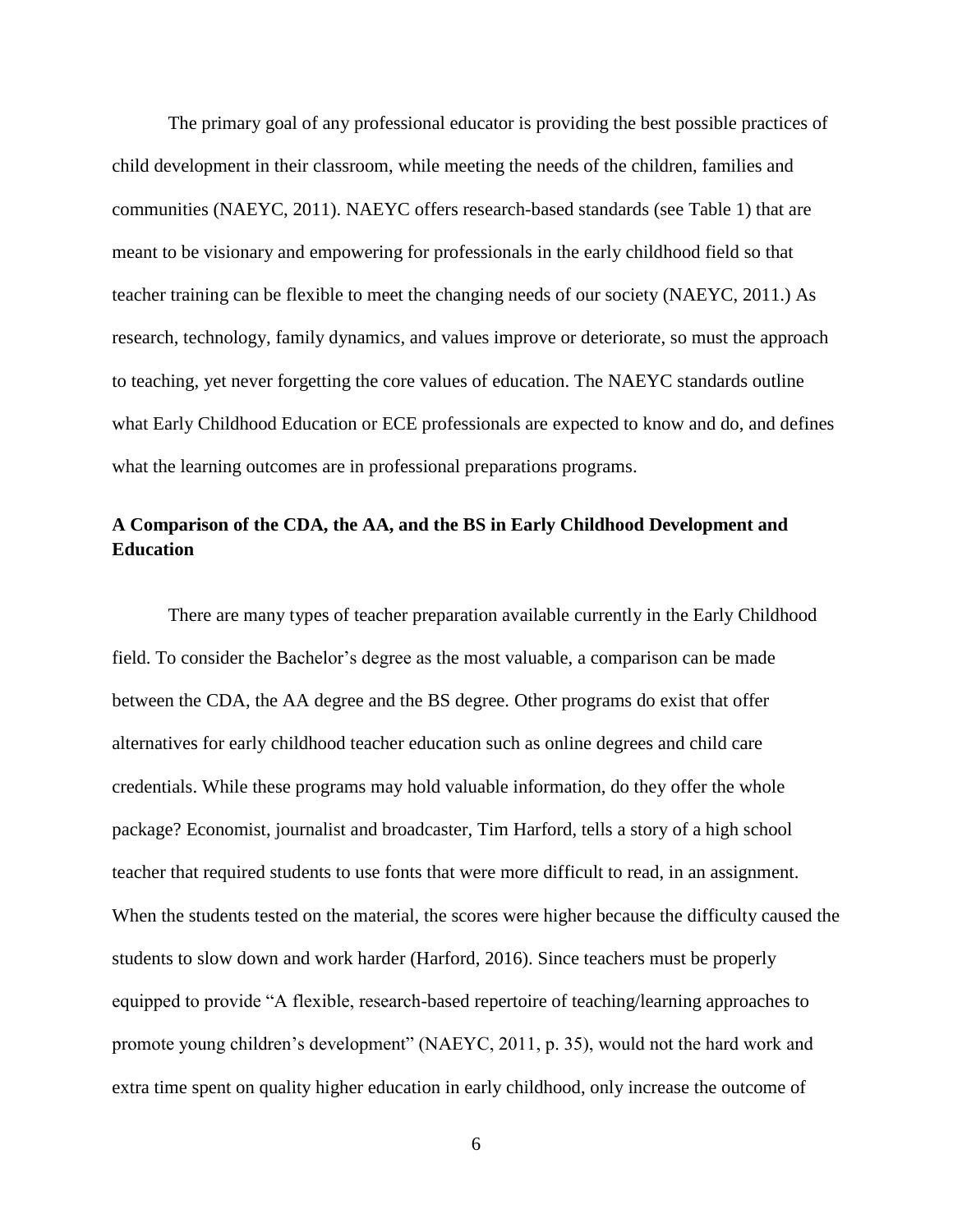creativity and the problem solving ability of the teacher, much like that of the high school students in Tim Harford's story?

In 1971, the Federal Office of Child Development designed and implemented the CDA and it was regarded by them as a dream come true for the professional goals they had in the field. The CDA defined a role in addition to regular college channels and was not intended to be a substitute for college. The focus was to increase the quality and quantity of staff by designing a training method to improve teacher competence for existing teachers and staff. It awarded a professional credential specific to the field. However, in 1981 the statement was made that even though the CDA accomplished its three main goals, "There is still a great need in the area of providing quality training to improve the competence of the staff" (Hamby, T., And Others,  $\&$ University Research Corp., 1981, p. 8). The CDA *has* been tremendously effective in meeting its goals. It is for anyone at any educational level and was described as "the best first step" (Council for Professional Recognition, 2011a, para. 2). As previously noted, finance and time are obstacles for many educators, and the CDA is highly effective at closing that gap. The extensive work and research done by the U.S. Dept. of Health and Human Services, the Administration of Children, Youth and Families (ACYF), and Head Start, provide a foundation for ECEs outside of college and is to be highly regarded (Hamby, et, al., 1981). The requirements of the CDA are directly aligned with NAEYC's standards for professional development (see Table 1.)

| NAEYC STANDARDS                               | <b>CDA SUBJECT AREAS</b>                                    |
|-----------------------------------------------|-------------------------------------------------------------|
| I. Promoting child development and            | Subject Area 1: Planning a safe, healthy learning           |
| learning Students prepared in early           | environment Safety, first aid, health, nutrition, space     |
| childhood degree programs are grounded in     | planning, materials and equipment, play Subject Area 8:     |
| a child development knowledge base. They      | Understanding principles of child development and learning  |
| use their understanding of young children's   | Typical developmental expectations for children from birth  |
| characteristics and needs and of the multiple | through age 5, individual variation including children with |
| interacting influences on children's          | special needs, cultural influences on development           |

<span id="page-15-0"></span>Table 1: Early Education Competencies (Council for Professional Recognition, 2011b).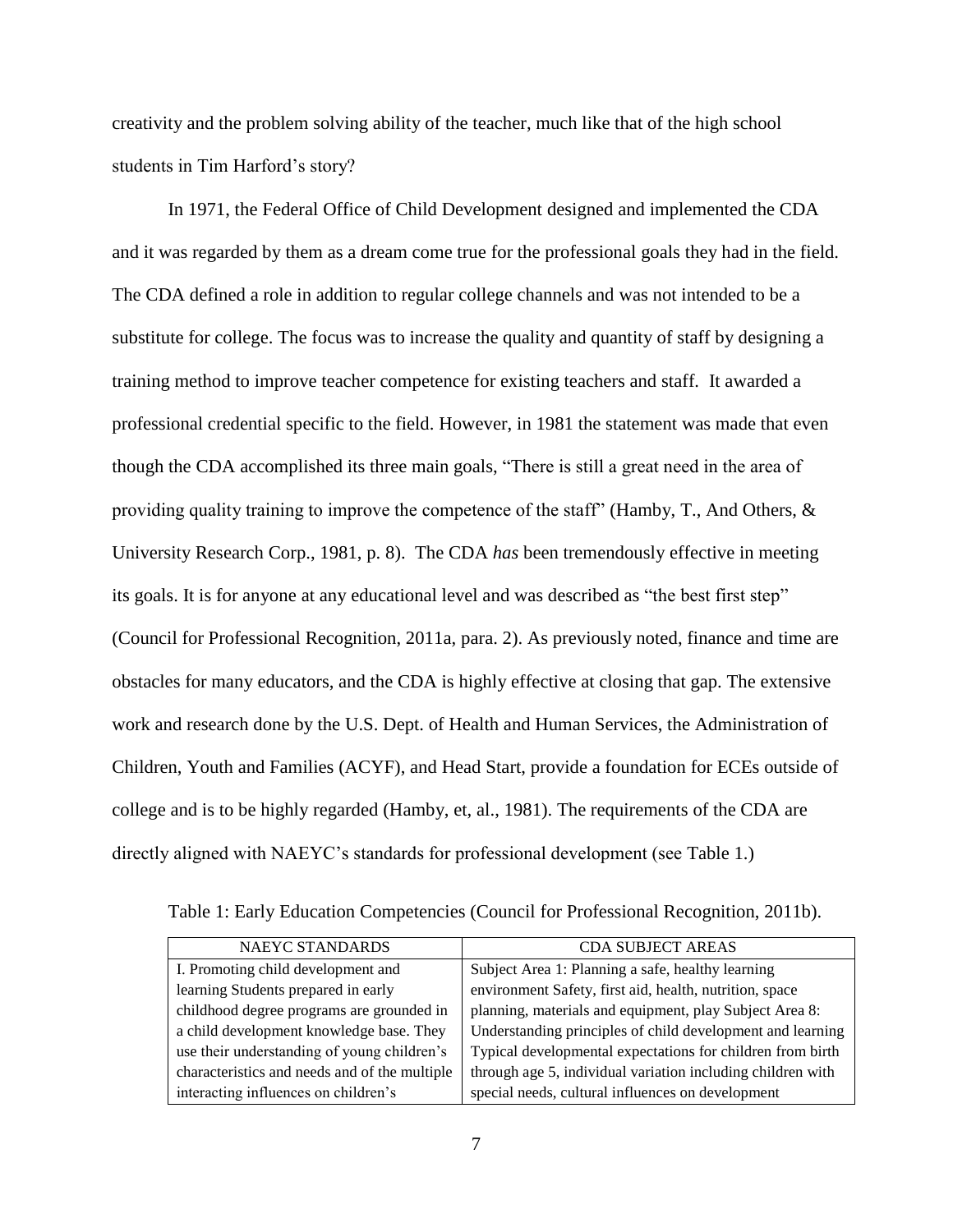| development and learning to create             |                                                             |
|------------------------------------------------|-------------------------------------------------------------|
| environments that are healthy, respectful,     |                                                             |
| supportive, and challenging for each child.    |                                                             |
| 2. Building family and community               | Subject Area 4: Building productive relationships with      |
| relationships Students prepared in early       | families Parent involvement, home visits, conferences,      |
| childhood degree programs understand that      | referrals, communication strategies                         |
| successful early childhood education           |                                                             |
| depends on partnerships with children's        |                                                             |
| families and communities. They know            |                                                             |
| about, understand, and value the importance    |                                                             |
| and complex characteristics of children's      |                                                             |
| families and communities. They use this        |                                                             |
| understanding to create respectful,            |                                                             |
| reciprocal relationships that support and      |                                                             |
| empower families and to involve all            |                                                             |
| families in their children's development and   |                                                             |
| learning                                       |                                                             |
| 3. Observing, documenting, and assessing       | Subject Area 7: Observing and recording children's          |
| Students prepared in early childhood degree    | behavior Tools and strategies for objective observation and |
| programs understand that child observation,    | assessment of children's behavior and learning to plan      |
| documentation, and other forms of              | curriculum and individualize teaching, developmental        |
| assessment are central to the practice of all  | delays, intervention strategies, individual education plans |
| early childhood professionals. They know       |                                                             |
| about and understand the goals, benefits,      |                                                             |
| and uses of assessment. They know about        |                                                             |
| and use systematic observations,               |                                                             |
| documentation, and other effective             |                                                             |
| assessment strategies in a responsible way,    |                                                             |
| in partnership with families and other         |                                                             |
| professionals, to positively influence the     |                                                             |
| development of every child.                    |                                                             |
| 4. Using developmentally effective             | Subject Area 2: Advancing children's physical and           |
| approaches to connect with children and        | intellectual development Large and small muscle, language   |
| families Students prepared in early            | and literacy, discovery, art, music, mathematics, social    |
| childhood degree programs understand that      | studies, science, technology, and dual language learning    |
| teaching and learning with young children      | Subject Area 3: Supporting children's social and emotional  |
| is a complex enterprise, and its details vary  | development Adult modeling, self-esteem, self-regulation,   |
| depending on children's ages,                  | socialization cultural identity, conflict resolution        |
| characteristics, and the settings within       |                                                             |
| which teaching and learning occur. They        |                                                             |
| understand and use positive relationships      |                                                             |
| and supportive interactions as the             |                                                             |
| foundation for their work with young           |                                                             |
| children and families. Students know,          |                                                             |
| understand, and use a wide array of            |                                                             |
| developmentally appropriate approaches,        |                                                             |
| instructional strategies, and tools to connect |                                                             |
| with children and families and positively      |                                                             |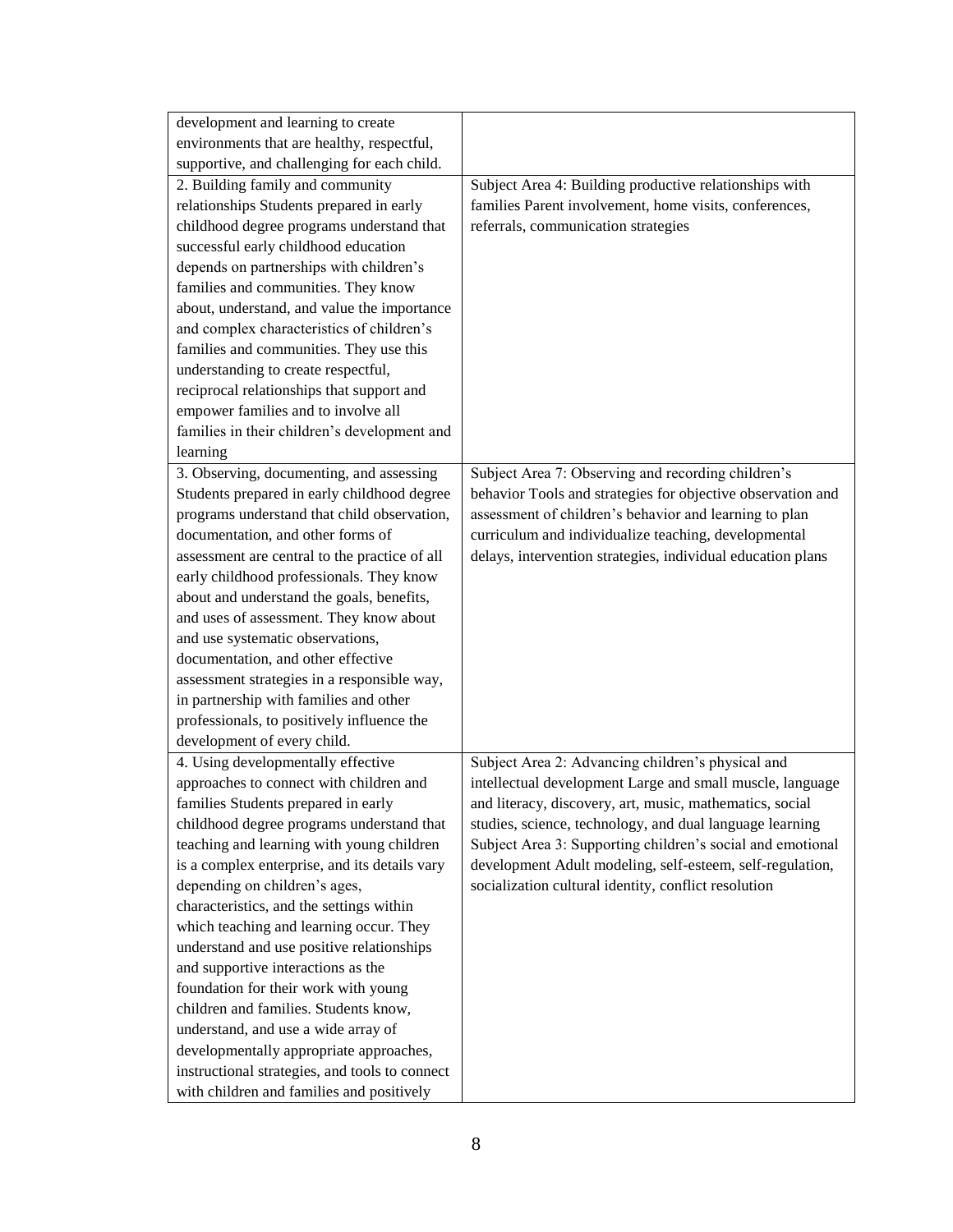| influence each child's development and        |                                                                 |
|-----------------------------------------------|-----------------------------------------------------------------|
| learning.                                     |                                                                 |
| 5. Using content knowledge to build           | Subject Areas $2 \& 3$ provide an introduction to the essential |
| meaningful curriculum Students prepared in    | concepts, inquiry tools and structures of the academic          |
| early childhood degree programs use their     | content disciplines that are part of an early childhood         |
| knowledge of academic disciplines to          | curriculum. However, the Child Development Associate is         |
| design, implement, and evaluate               | not expected to design or evaluate curriculum.                  |
| experiences that promote positive             |                                                                 |
| development and learning for each and         |                                                                 |
| every young child. Students understand the    |                                                                 |
| importance of developmental domains and       |                                                                 |
| academic (or content) disciplines in early    |                                                                 |
| childhood curricula. They know the            |                                                                 |
| essential concepts, inquiry tools, and        |                                                                 |
| structure of content areas, including         |                                                                 |
| academic subjects, and can identify           |                                                                 |
| resources to deepen their understanding.      |                                                                 |
| Students use their own knowledge and other    |                                                                 |
| resources to design, implement, and           |                                                                 |
| evaluate meaningful, challenging curricula    |                                                                 |
| that promote comprehensive developmental      |                                                                 |
| and learning outcomes for every young         |                                                                 |
| child.                                        |                                                                 |
| 6. Becoming a professional Students           | Subject Area 5: Managing an effective program operation         |
| prepared in early childhood degree            | Planning, record keeping, reporting, community services.        |
| programs identify and conduct themselves      | Subject Area 6: Maintaining a commitment to                     |
| as members of the early childhood             | professionalism Advocacy, ethical practices, work force         |
| profession. They know and use ethical         | issues, professional development, goal setting, and             |
| guidelines and other professional standards   | networking.                                                     |
| related to early childhood practice. They are |                                                                 |
| continuous, collaborative learners who        |                                                                 |
| demonstrate knowledgeable, reflective, and    |                                                                 |
| critical perspectives on their work, making   |                                                                 |
| informed decisions that integrate knowledge   |                                                                 |
| from a variety of sources. They are           |                                                                 |
| informed advocates for sound educational      |                                                                 |
| practices and policies.                       |                                                                 |

There are six competencies of the CDA (Council for Professional Recognition, 2011c):

- I. To establish and maintain a safe, healthy learning environment
- II. To advance physical and intellectual competence
- III. To support social and emotional development and to provide positive guidance
- IV. To establish positive and productive relationships with families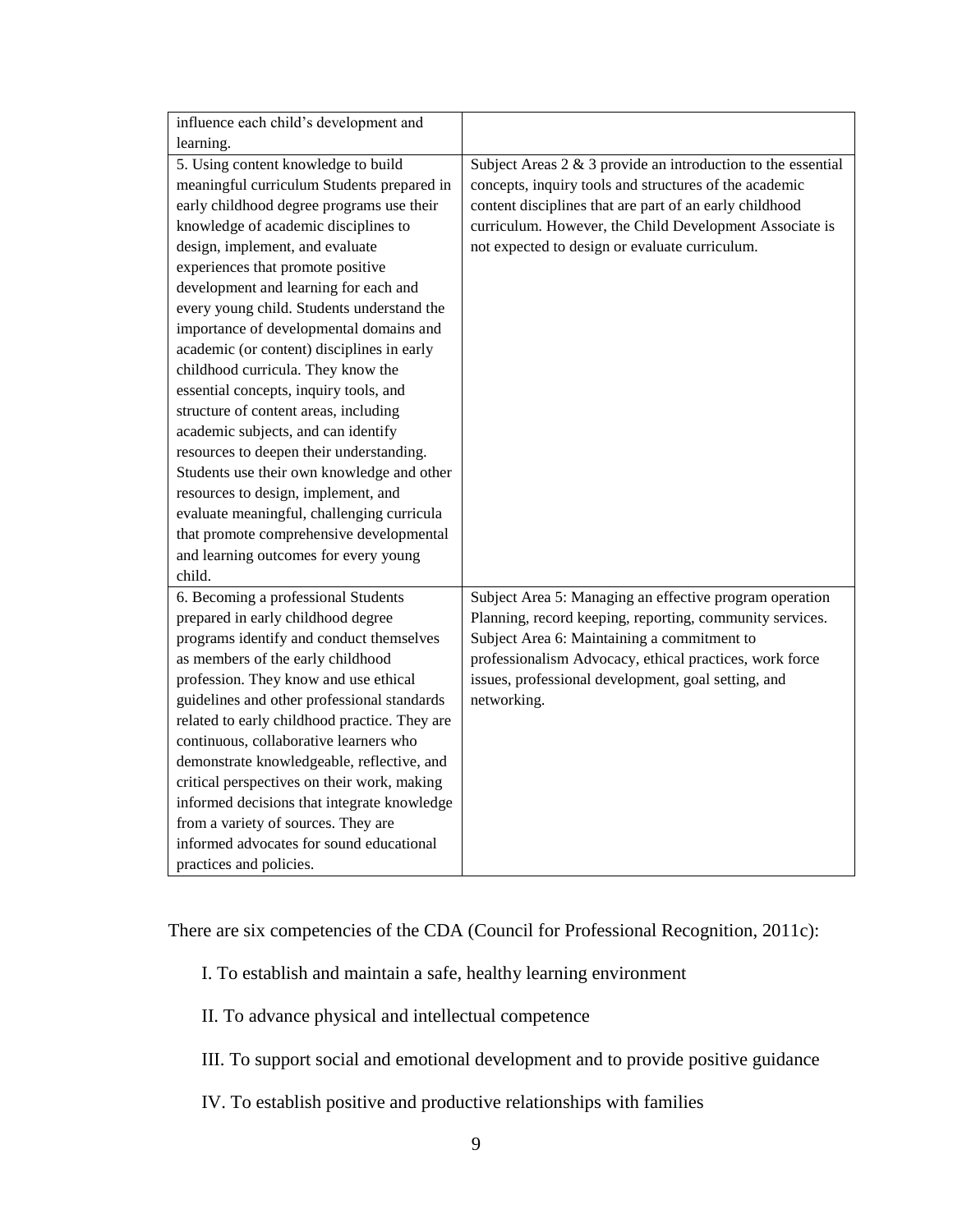V. To ensure a well-run, purposeful program responsive to participant needs

### VI. To maintain a commitment to professionalism

Based on those competencies, Table 2 compares the competencies for the 120 hours of instruction for the CDA (Council for Professional Recognition, 2011a), and the possible college courses that would meet the 60 college credit hour criteria. This is in addition to the core courses of the AA degree to earn a BS in Early Childhood Education (UCF, 2018 and Teacher Certification Degrees, 2018). The AA degree is college coursework that's focused on general education for the first two years of college, with degree-centered courses interwoven as electives. In some states, the AA degree can replace the CDA with a waiver and the CDA no longer is required to be renewed (Department of Children and Families, 2009). The instructional hours of one college credit course is substantially more than the 120 hours of the CDA. One college course worth three credit hours typically requires three hours per week of instruction and study. For a fourteen week course that would be  $3 \times 14 = 42$  instructional hours per course. Taking four college courses would be  $4 \times 42 = 168$  instructional hours in just one semester. To finish the BS, six semesters would be  $6 \times 168 = 1008$  hours of instruction.

| <b>CDA</b> Coursework and content    | College Coursework and content         |
|--------------------------------------|----------------------------------------|
| Planning a safe and healthy learning | *Child Health and Safety               |
| environment                          | *Child Abuse: Treatment and Prevention |
| Advancing Children's Physical and    | <i>*Language Development</i>           |
| intellectual development             | *Beginning Literacy                    |
|                                      | *Language Arts and Reading             |
|                                      | *Science for Young Children            |

<span id="page-18-0"></span>Table 2: A Comparison of CDA and Bachelor Coursework (Successful Solutions Training in Child Development, 2018; UCF, 2018; Teacher Certification Degrees, 2018.)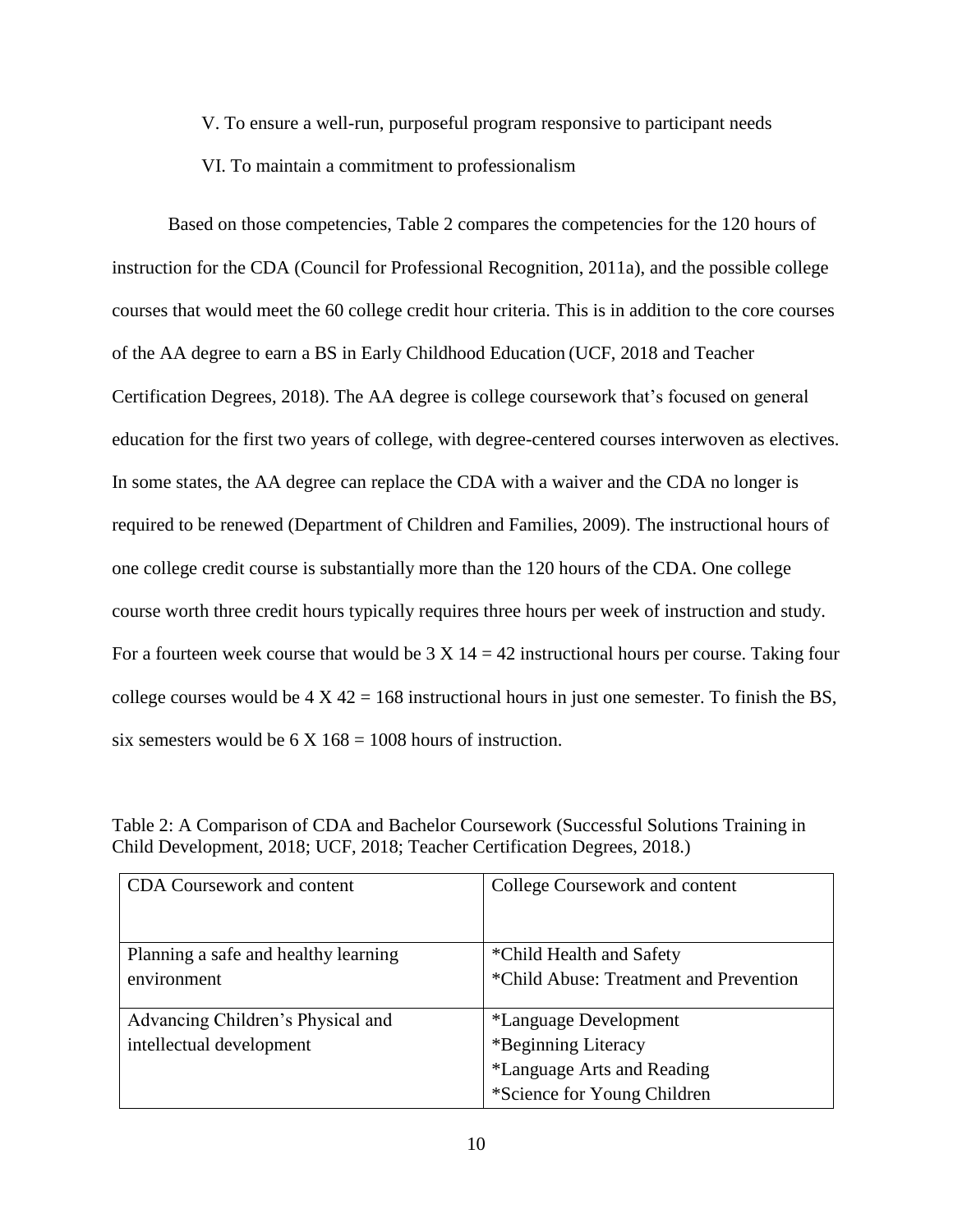|                                             | *Basics of Curriculum                      |
|---------------------------------------------|--------------------------------------------|
|                                             | *Early Childhood Music and Movement        |
|                                             | *Early Childhood Art and Creativity        |
|                                             | *Social and Emotional Development of       |
|                                             | Young Children                             |
|                                             | *Young Children with Special Needs         |
|                                             | Motor Development and Learning             |
| Supporting children's social and emotional  | *Child Psychology                          |
| development                                 | *Human Behavior and the Social             |
|                                             | Environment                                |
|                                             | *Behavior Research                         |
| Building productive relationships with      | *Introduction to Diversity for educators   |
| families                                    | *Cultural and Family Systems               |
|                                             |                                            |
| Managing an effective program operation     | *Classroom Management                      |
|                                             | *Organization and Management               |
| Maintaining a commitment to professionalism | *Student Teaching and Professional         |
|                                             | Practicum                                  |
|                                             |                                            |
| Observing and recording children's behavior | *Assessment and Evaluation in ECE          |
|                                             | *Infant and Toddler Assessment             |
| Understanding principles of child           | *Introduction to Early Childhood Education |
| development and learning                    | Theory and Practice                        |
|                                             | *Introduction to Child Development         |
|                                             |                                            |

\**The classes offered at the college level vary in title, but not content. This chart was created solely to express the plethora of specific knowledge of the Early Childhood Education field*.

The Infant/ Toddler CDA Competency Goals and Functional Areas are the same of Preschool CDA Competency Goals and Functional Areas, yet an age-leveled endorsement is offered where the focus is on one or the other. The BS degree offers training for birth to third grade, encompassing a wider knowledge content base, and giving the teacher more "tools" to meet the flexible needs of early childhood education, as the number of children in various age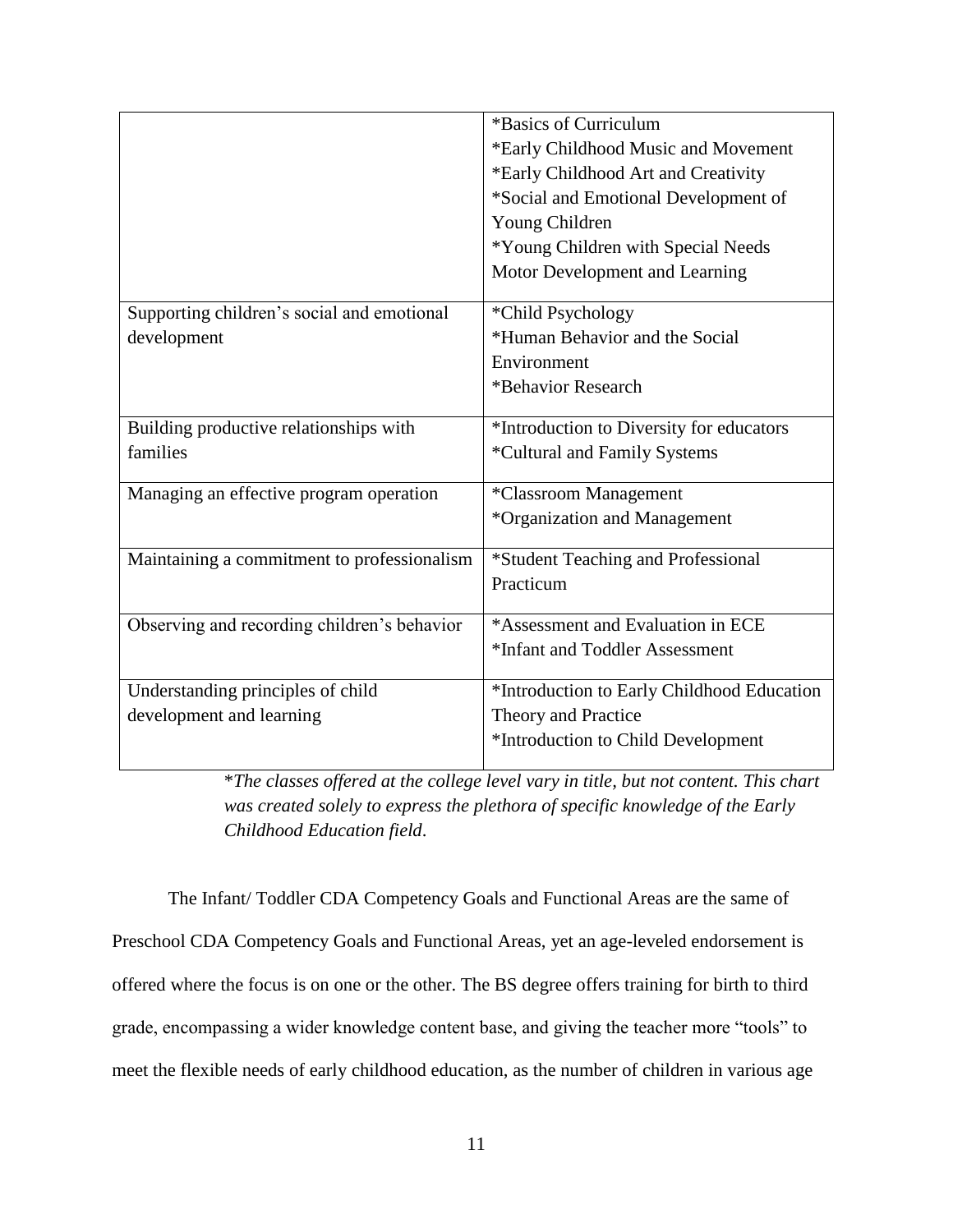groups changes from year to year (Council for Early Childhood Professional Recognition, W. D., 1986).

According to NAEYC (2011), "An equally important concern is the tendency for teacher education programs to give inadequate attention to children's critical early years, especially the birth–age 3 periods. Teachers who take positions in infant-toddler care but whose preparation has slighted that period may fail to support children's learning and development because the curriculum and teaching strategies they were taught to use are more effective with older children." Table 2 shows that ages birth through age eight are included in the course content of the BS degree.

To absolve the misconception that college coursework varies so much in our nation from institution to institution, it is appropriate that "every degree program that specializes in early childhood education has a responsibility to address all of the standards each in its own way and with its own best decisions on breadth and depth" (NAEYC, 2011). NAEYC sets standards for ECE preparation and continues to be updated as new research emerges, federal and state policies change, and developmental practices evolve. The revisions reflect upon and then identify roles and real life as it pertains to the field (NAEYC, 2018).

In comparison, both the CDA and the B.S. require working with young children in the field; however the practicum for the B.S offers the opportunity to be a student teacher, where practices can be applied under the supervision of another teacher. Too often, CDA candidates are left in charge of classrooms alone, as the requirements are only that said candidates are working with young children for 480 hours with no stipulation of supervision (CDA, 2011a).

#### <span id="page-20-0"></span>**Teacher Preparation and VPK**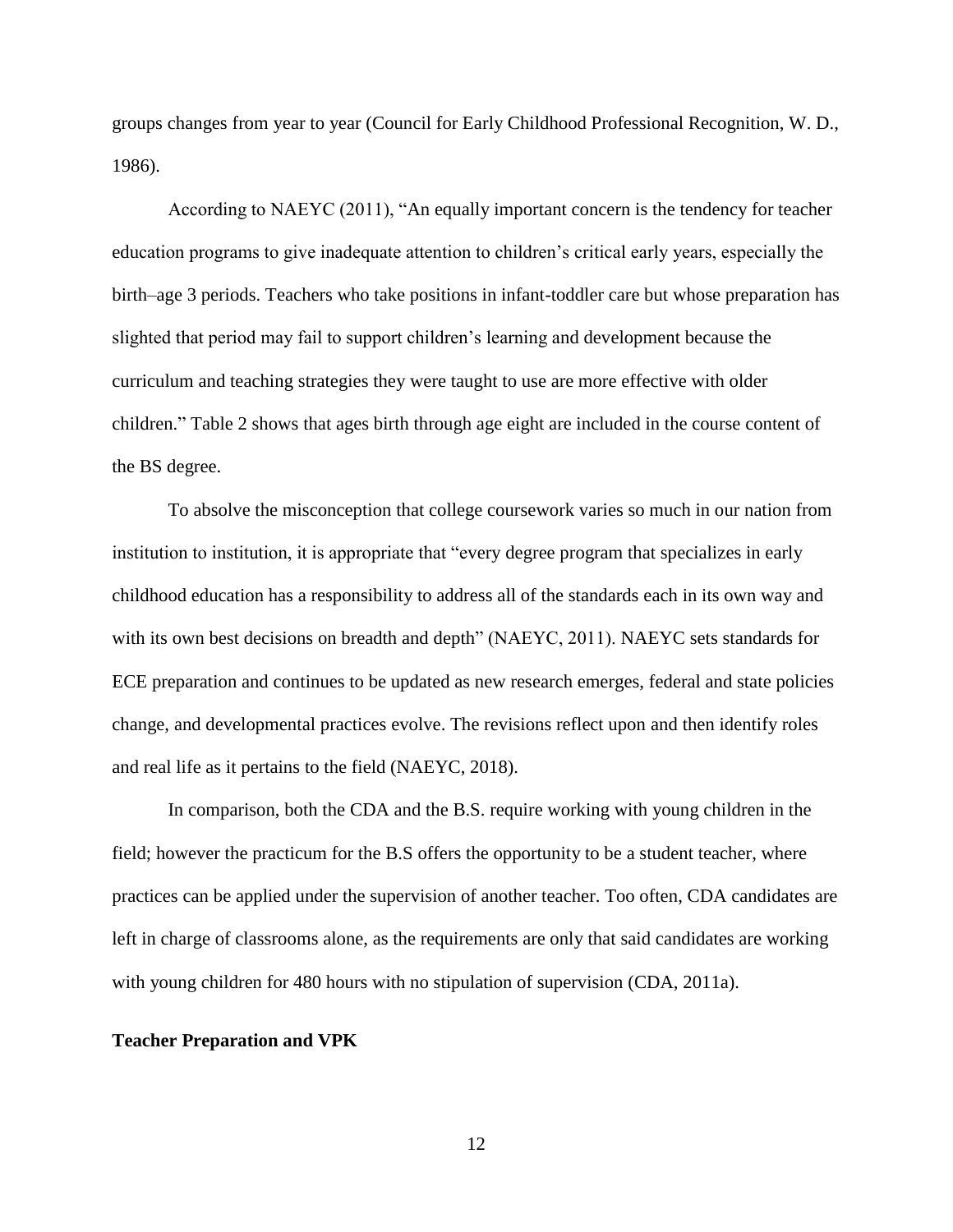The value of the BS can be explored through its use in federally-funded programs. The national voluntary Pre-Kindergarten program is the culmination and transition from preschool to primary grades and can be considered a focal point for teacher education and certification, since it has been given public funding in 2002. This era of Preschool programs now funded by the state, hold a new requirement to achieve academic standards and benchmarks and benefit children's academic and social skills (Curby, LoCasale-Crouch, Konold, Pianta, Howes, Burchinal, & Barbarin, 2009). The National Institute for Early Education Research, or NIEER, is a research program that provides supportive information for policy in early childhood education. The research-based analyses assist policymakers, journalists, researchers and educators. with the availability of annual reports of state-funded prekindergarten programs (NIEER, 2018). Even though the responsibility for education relies on local and state government, 44/51 (86%) of the states have adopted the federally funded Pre-K program known as VPK. The seven states (14%) that have not adopted the program, do offer other initiatives for early childhood and its educators. For example, in Montana, an Early Grades endorsement (age three to grade three) is offered to meet the educator preparation program requirements for the early grades.

When looking at the regions of the United States of America (Table 3), the statistics of earned college degrees meeting PRE-K requirements for lead teachers are increasing since the program began. Nationally, only 24 out of the 44 participating states (55%) met the educational benchmarks of holding a Bachelor's degree as of the 2016/2017 school year, with 7 out of 51 (14%) states not meeting the criteria or not participating.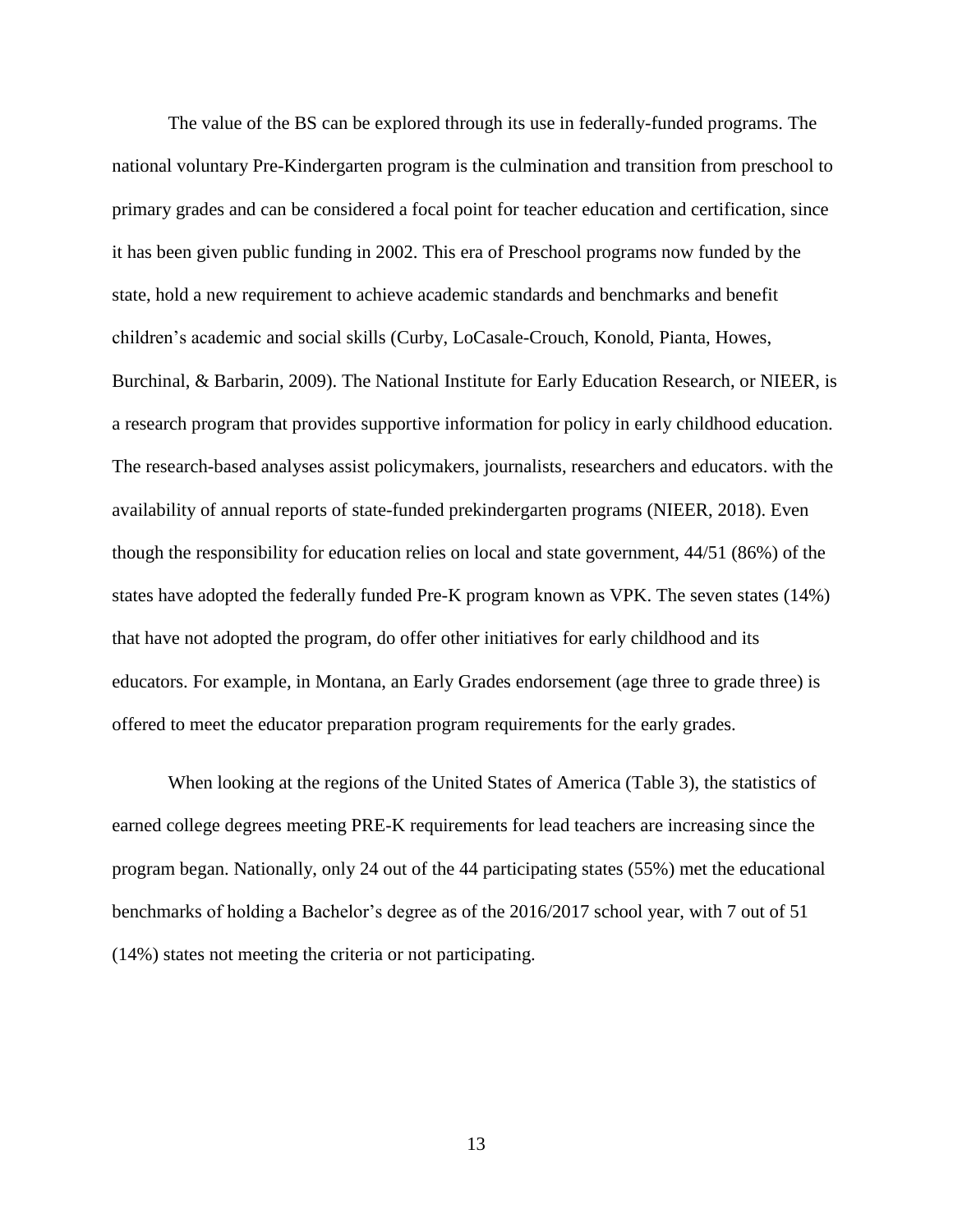<span id="page-22-0"></span>

| Table 3 National Benchmarks by Region |  |
|---------------------------------------|--|
|---------------------------------------|--|

| States that meet the current<br>teacher education<br>benchmarks for pre-k           | Meets the Benchmark                                                                                                                                                                  | Does not meet the<br>Benchmark                                                                                                             |
|-------------------------------------------------------------------------------------|--------------------------------------------------------------------------------------------------------------------------------------------------------------------------------------|--------------------------------------------------------------------------------------------------------------------------------------------|
| 1. Bachelor's degree                                                                | GA, NC, WV, MD, NY, NJ,<br>RI, ME, AL, MS, TN, KY,<br>IL, MI, WI, LA, TX, OK,<br>MO, KS, NE, NV, AK, HI<br>(24)                                                                      | FL, SC, VA, DC, DE, PA,<br>CT, MA, VT, OH, IN, AR,<br>IA, MN, NM, CO, AZ, CA,<br>OR, WA<br>(20)                                            |
| 2. Teacher specialized<br>training ECE, CD, ECE, and<br>SpEd                        | GA, SC, NC, WV, VA, DE,<br>MD, PA, NY, NJ, CT, MA,<br>RI, ME, AL, MS, TN, KY,<br>OH, IL, MI, WI, LA, TX,<br>AR, OK, MO, KS, IA, NE,<br>MN, NM, CO, CA, NV, OR,                       | FL, DC, VT, IN, AZ, HI<br>(6)                                                                                                              |
| Specializing in pre-K                                                               | WA, AK (38)                                                                                                                                                                          |                                                                                                                                            |
| 3. Assistant teacher degree<br>CDA or equivalent                                    | GA, WV, RI, ME, AL, MS,<br>MI, AR, NE, MN, NM, OR,<br>WA, AK<br>(14)                                                                                                                 | FL, SC, NC, VA, DC, DE,<br>MD, PA, NY, NJ, CT, MA,<br>VT, TN, KY, OH, IN, IL,<br>WI, LA, TX, OK, MO, KS,<br>IA, CO, AZ, CA, NV, HI<br>(14) |
| 4. Staff professional<br>development 15 hours/school<br>year;<br>PD plans; Coaching | GA, SC, NC, WV, VA, DE,<br>MD, PA, NY, NJ, CT, MA,<br>RI, VT, ME, AL, MS, TN,<br>KY, IN, IL, MI, WI, LA, TX,<br>AR, OK, MO, KS, MN, NM,<br>CO, AZ, CA, NV, OR, WA,<br>AK, HI<br>(39) | FL, DC, OH, IA, NE (5)                                                                                                                     |

\*\* NO PROGRAM: NH, SD, ND, WY, MT, ID, and UT *these states do not offer the national VPK Program or do not meet the criteria for this source which are: 1% of the target population enrolled*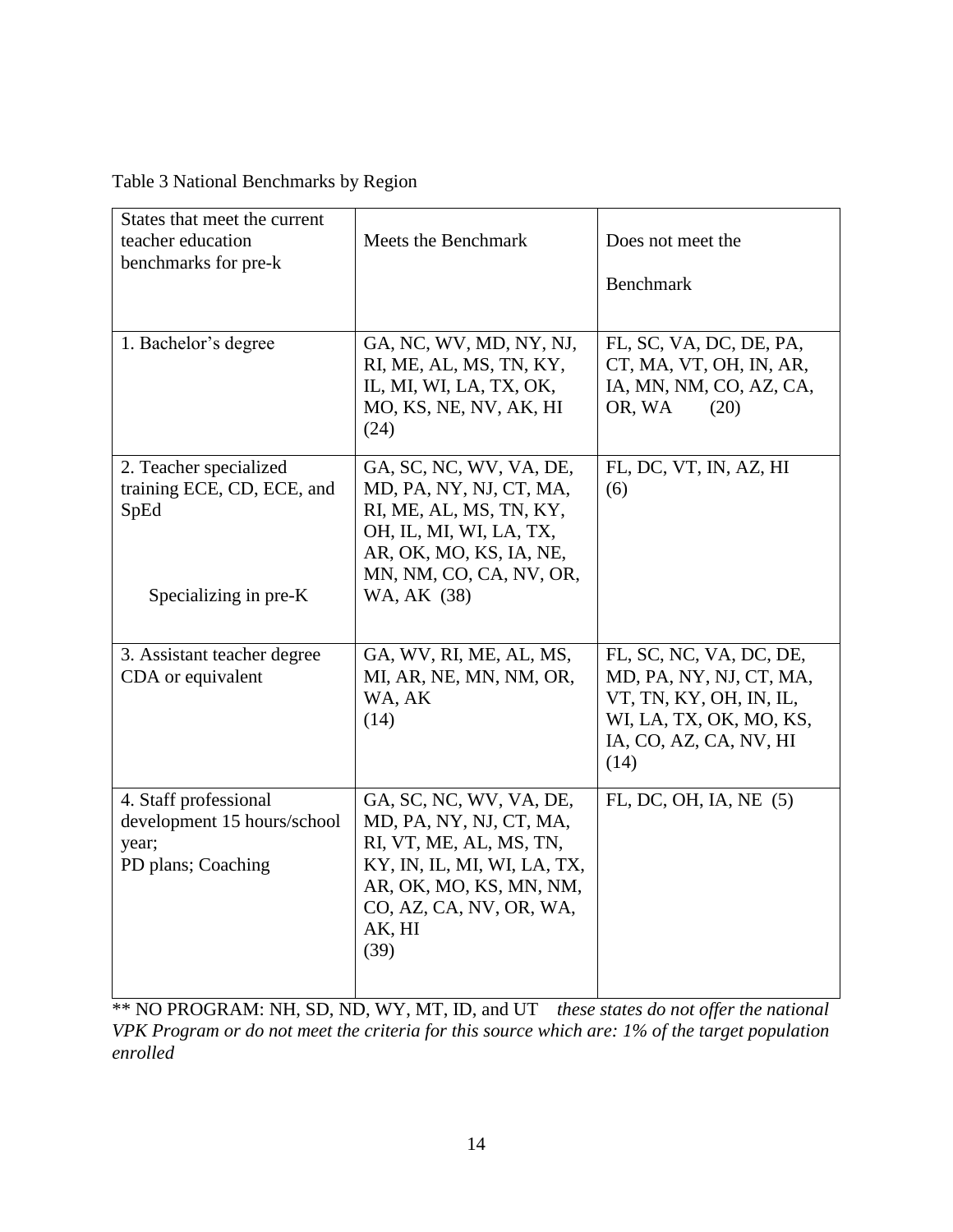Since, the Bachelor's degree is a benchmark for a lead teacher in the VPK program; would that indicate higher test scores? In the research of doctoral student Teresa Wright entitled, *The Impact of the Education Level of Voluntary Prekindergarten Teachers upon Kindergarten Student Readiness Rates* (2012), she proves that no significance was found on Kindergarten readiness scores when children had formally educated instructors. However, should Kindergarten readiness scores be used as the sole indicator of success in the preschool classroom? The whole child is the goal of early childhood educators, not just test scores. All developmental domains are interrelated and are the primary focus of early childhood education. Even though the test scores were not affected, other research literature establishes that programs with the *well-educated* adequately compensated and low staff/ child ratio teacher produced higher educational gains (Wright, 2012). Wright's (2012) research found that some teachers begin teaching without the benefit of college education, because too often the focus is on content such as the competencies in Table 1 of the CDA. Although adults mostly have a basic knowledge of early childhood curricula, the lack of full understanding of the underlying concepts affect children's learning. The best example was an adult may know the alphabet and sounds but lack the most effective way based on research, to introduce concepts such as these, to young children (Wright, 2012).

### **Teacher Pay Disparities**

Another value of earning the BS is the anticipated additional compensation. Financially, consider the methods of trainings offered in the United States. Perhaps they give some insight into how this entrepreneur- focused and capitalist society, will always strive for economic sense and financial gain. Finances have a role to play in the decisions of curriculum, accountability and how teachers prepare for a career in the ECE field (Haslip & Gullow, 2018). Earning a formal education includes higher pay (Table 5), but is that enough to pay the costs of college education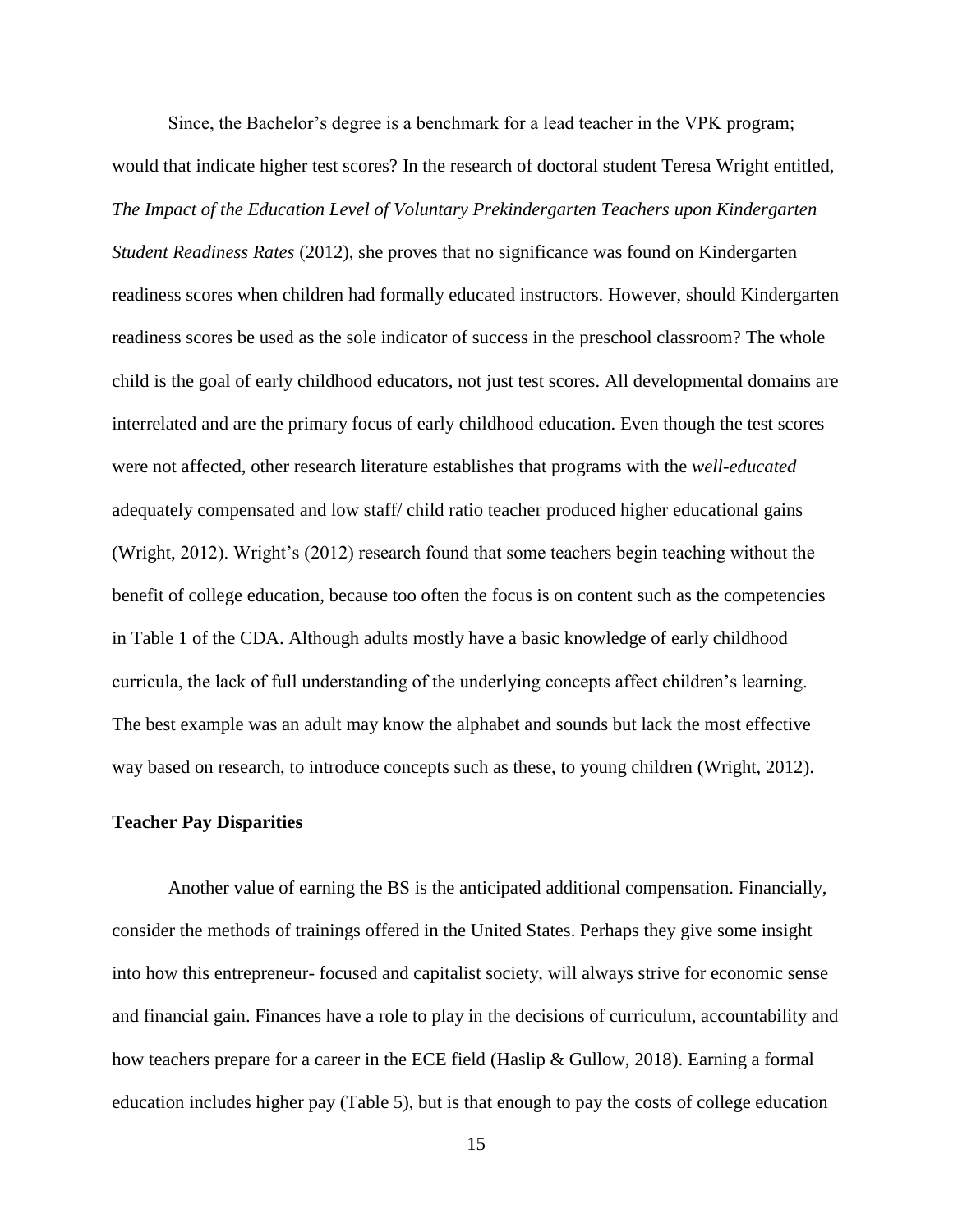and living expenses? Common sense would imply that fair work earns fair pay, right? "Too many individuals within the early learning workforce earn low wages—sometimes at or near the Federal poverty line—even when they obtain credentials and higher levels of education" (Baker, 2017, p.1). "Clearly, the number one issue for everyone who works in the early childhood field is for all early childhood teachers to receive adequate pay and benefits (Neugebauer, 1999; Sargent, 2002). I believe these should be at least comparable to salaries and benefits of public school teachers, According to Fagan (1996), Cunningham (1998; 1999), Neugebauer (1999), Sanders (2002) and Wardle, (2003)" (Wardle, 2008, para. 11). Table 4 shows data from the United Staes Department of Labor as of 2017 that shows the difference between child care workers and primary school teachers.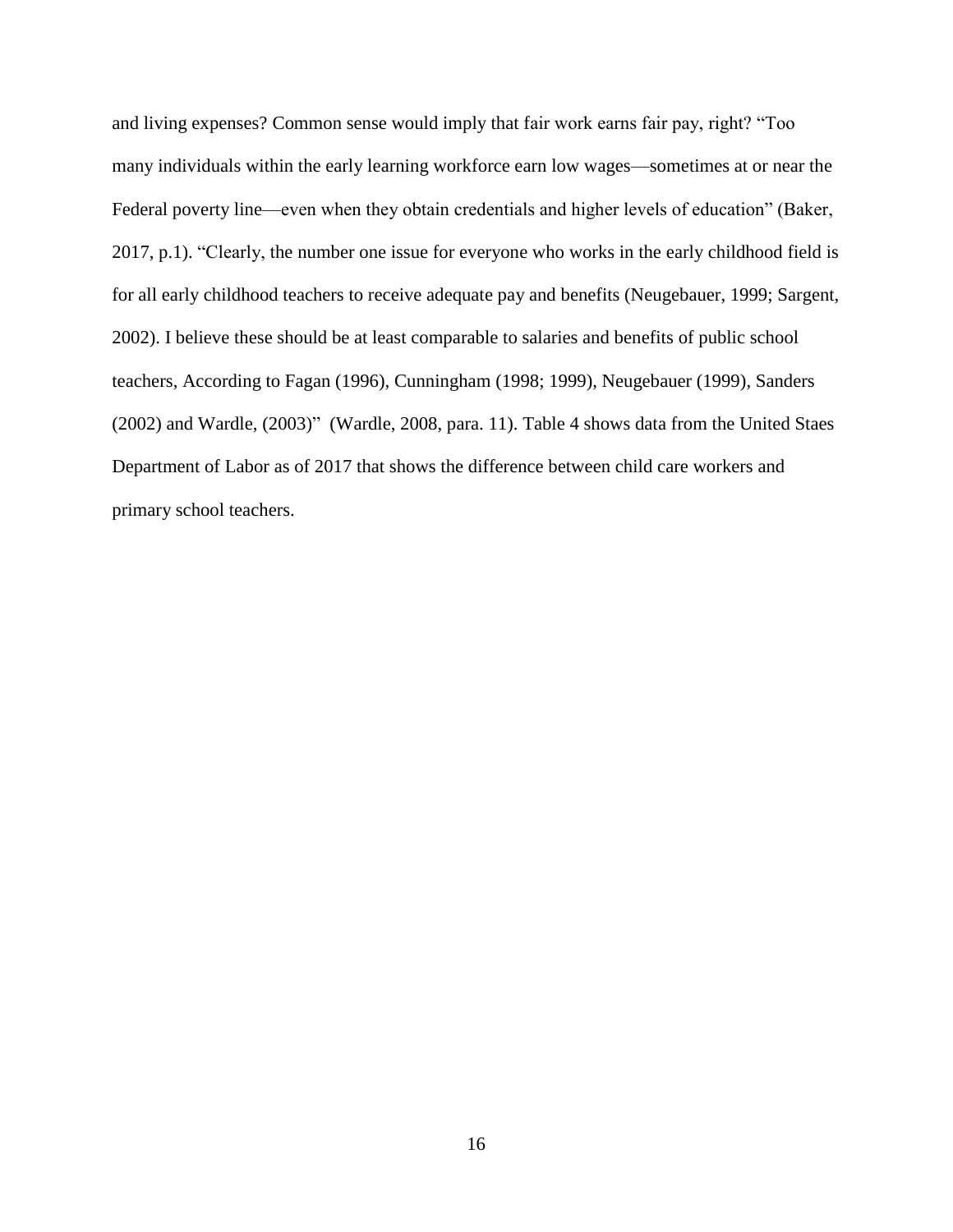| <b>Industry</b>                     | <b>Employment</b> | <b>Percent of industry</b><br>employment | <b>Hourly</b><br>mean wage | <b>Annual</b><br>mean wage |
|-------------------------------------|-------------------|------------------------------------------|----------------------------|----------------------------|
| Elementary and<br>Secondary Schools | 72,810            | 0.86                                     | \$24.06                    | \$50,040                   |
| Child Day Care<br><b>Services</b>   | 283,830           | 32.18                                    | \$13.98                    | \$29,080                   |

<span id="page-25-1"></span>Table 4: Occupational Employment Statistics (United States Department of Labor, 2017)

<span id="page-25-2"></span>Table 5: National Mean Hourly Wage (The Early Childhood Workforce Index/ 2018 Center for the Study of Child Care Employment, 2018)

| <b>Education Level</b>        | $Pre - K$ |
|-------------------------------|-----------|
| Bachelor's or Graduate Degree | \$17.86   |
| <b>Associate Degree</b>       | \$13.11   |
| No College Degree/ CDA        | \$10.73   |

### <span id="page-25-0"></span>**Defining and Measuring Quality in an Early Childhood Classroom**

The purpose of this manuscript is to research the value that the four year college degree has/ does not have on the quality of both the early childhood classroom and the teacher- child interactions in those classrooms. Teacher-child interactions are the back and forth exchanges between a child and the teacher. The quality of these daily interactions is found to be critical in developing both academic and social-emotional skills (Early, Maxwell, Ponders, B. & Pan, 2016). Different measures do exist to capture the elements of teacher-child interactions, but the Classroom Assessment Scoring System or CLASS, has proven to be well-known, reliable and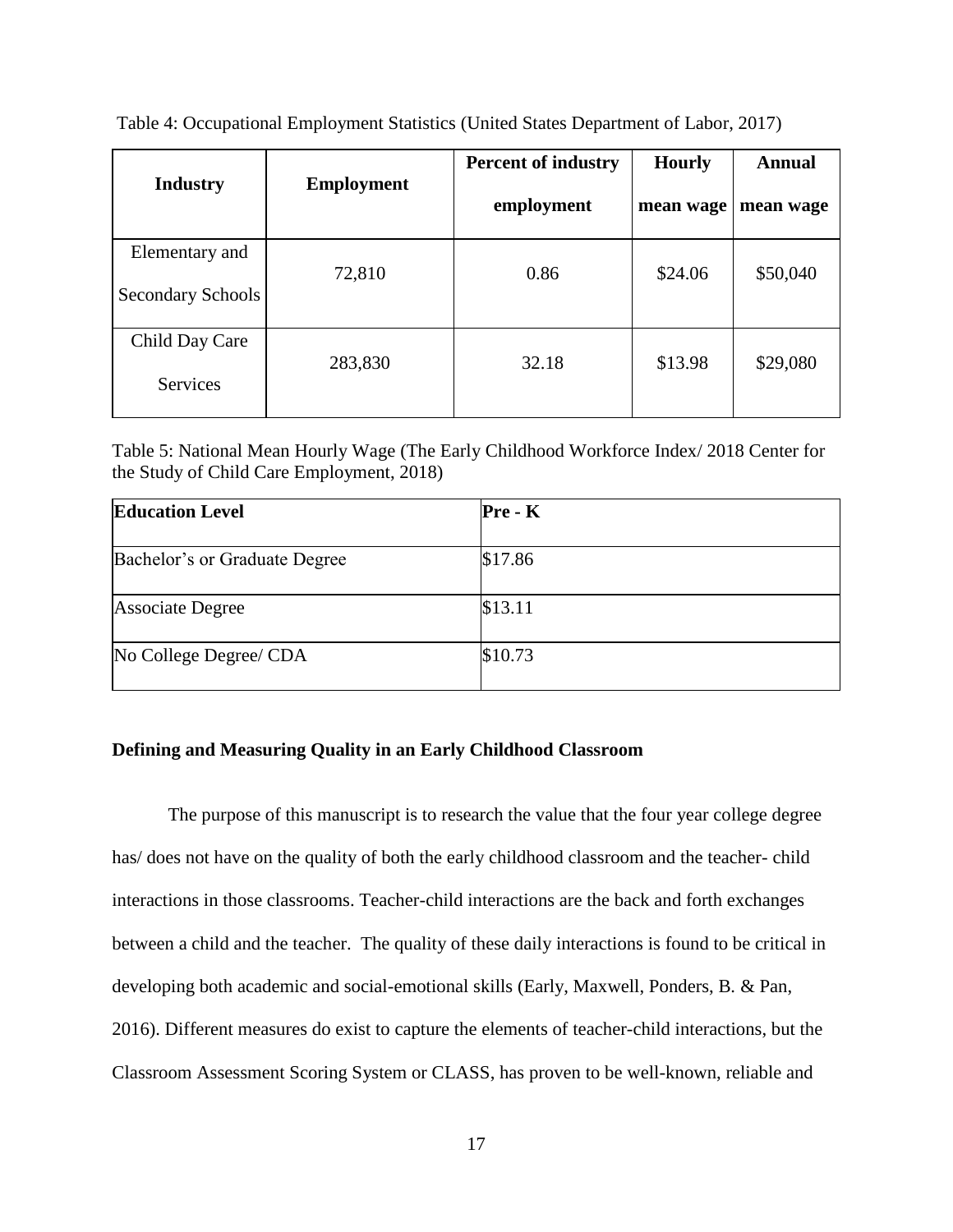validated (Curby, et al., 2009). As measured with this popular instrument, the CLASS, classroom quality includes Climate, Teacher Sensitivity, a Regard for Student Perspective, Behavior Management, Productivity, Instructional Learning Formats, Concept Development, Quality of Feedback and Language Modeling. The scoring systems use qualified teacher and child interactions and the dimensions of quality through the method of observation (Pianta, La Paro, & Hamre, 2008). Another widely used rating scaled used in this study is the Early Childhood Environmental Rating Scale, or the ECERS. The ECERS differs in that the physical classroom environment is evaluated. However the analyses of the ECERS showed that single factors do not capture item variability and lists instead four factors. These factors are learning opportunities, gross motor, teacher interactions and math activities (Early, Sideris, Neitzel, LaForett, & Nehler, 2018). The ECERS also differs from the CLASS in that there is emotional quality measured in the CLASS, where the ECERS does not offer such in depth measurements focused on emotional skills.

In the study, *Teachers' Education, major, and credential related to Classroom Quality and Children's Academic Gains in Pre-Kindergarten?* (Early, Bryant, Pianta, Clifford, Burchinal, Ritchie, & Barbarin, 2006), researchers measure four factors. The first two factors use the ECERS and include teaching and interactions and provisions for learning. The second two factors are measured with the CLASS. These factors are the emotional climate and instructions climate of the observed classrooms. There was no significant data reported with regards to educational level and all of the factors with the exception of one; the teacher-child interactions. The data reported showed that teachers with  $\frac{3}{4}$  of the teachers with high school diplomas had CDAs and the score of all four factors had no significance. The teachers with AA degrees showed a score of 3.96 for teacher-child interactions. More than half of the teachers with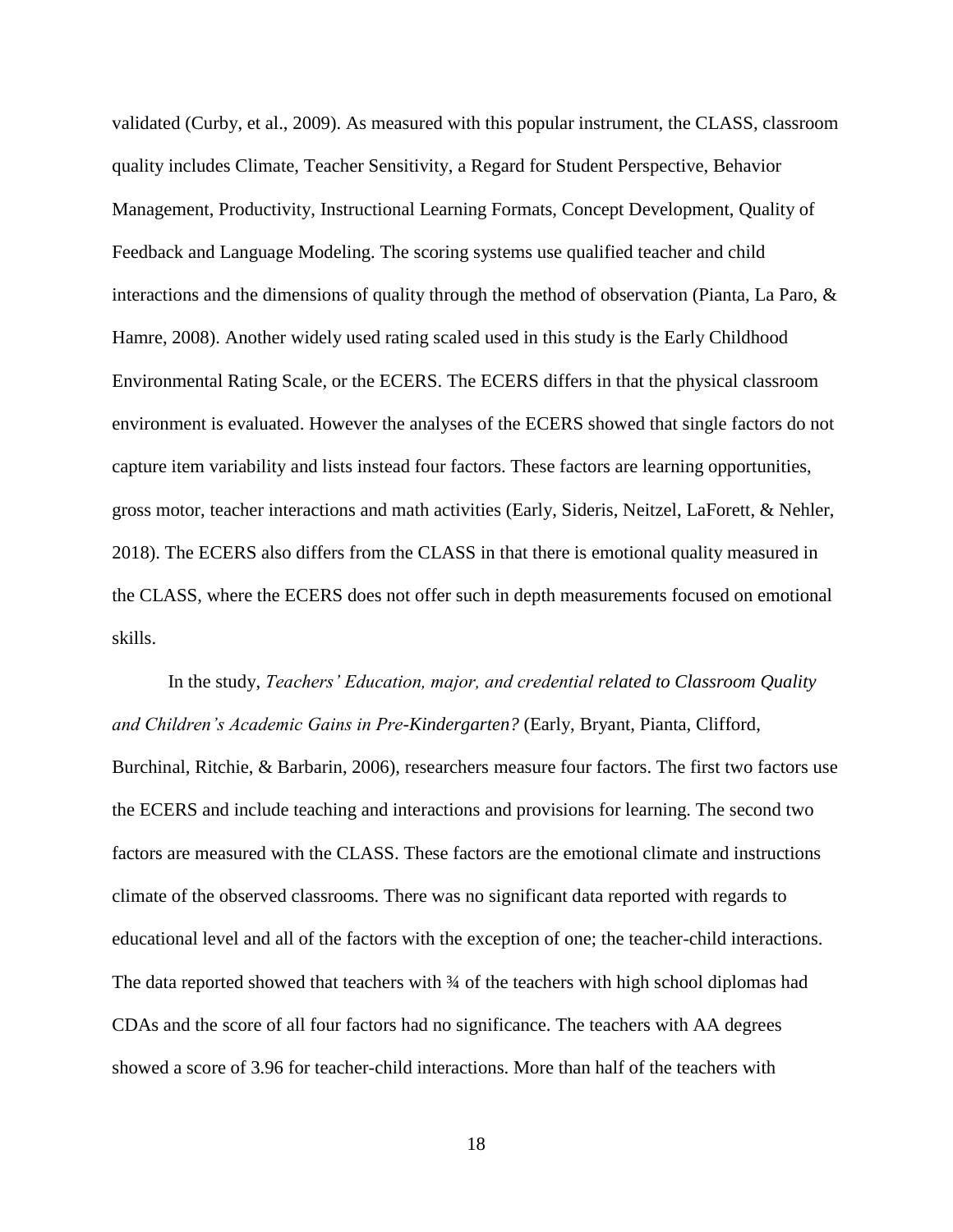Bachelor's degrees in this study majored in early childhood development and education, while the rest were elementary or education-based. The scores for these teachers regarding teacherchild interactions were 4.29, using the ECERS.

In another study, *Are Teachers' Education Major, and Credentials Related to Classroom Quality and Children's Academic gains in Pre-Kindergarten* (2006), researchers used both the CLASS and the ECERS and found that there were direct correlations to well-educated or teachers with a Bachelor's degree or higher, and quality, but it was marginal. In 2008 another research conducted known as *Formal education, credential, or both: Early childhood program classroom practices* by authors Vu, Jeon and Howes, found a significant increase in classroom quality with lead teachers who were in weakly supported programs such as private care institutions. However for state public school settings, the early childhood classroom showed no difference of teachers with a BS degree in ECE. This was perhaps derived from the fact that there were plenty of degreed professionals in the educational program that supported the less educated (Vu, Jeon, & Howes, 2008).

In the study*, Improving teacher-child interactions: A randomized controlled trial of Making the Most of Classroom Interaction and My Teacher Partner professional development models* (2016), researchers used the CLASS in Pre-K classrooms that had early childhood teachers whom were well-educated with a Bachelor's degree or higher. This was correlational compared to the previous study that used random assignment, which is a true experiment of the BS and quality, implying causation. Plenty of research is available regarding using the CLASS tool and the BS as part of what relates to gains in quality.The purpose of the 2016 study was to measure the effectiveness of the professional developmental plans called the MMCI or MTP. The researchers based the creation of these professional development plans off of a 14 week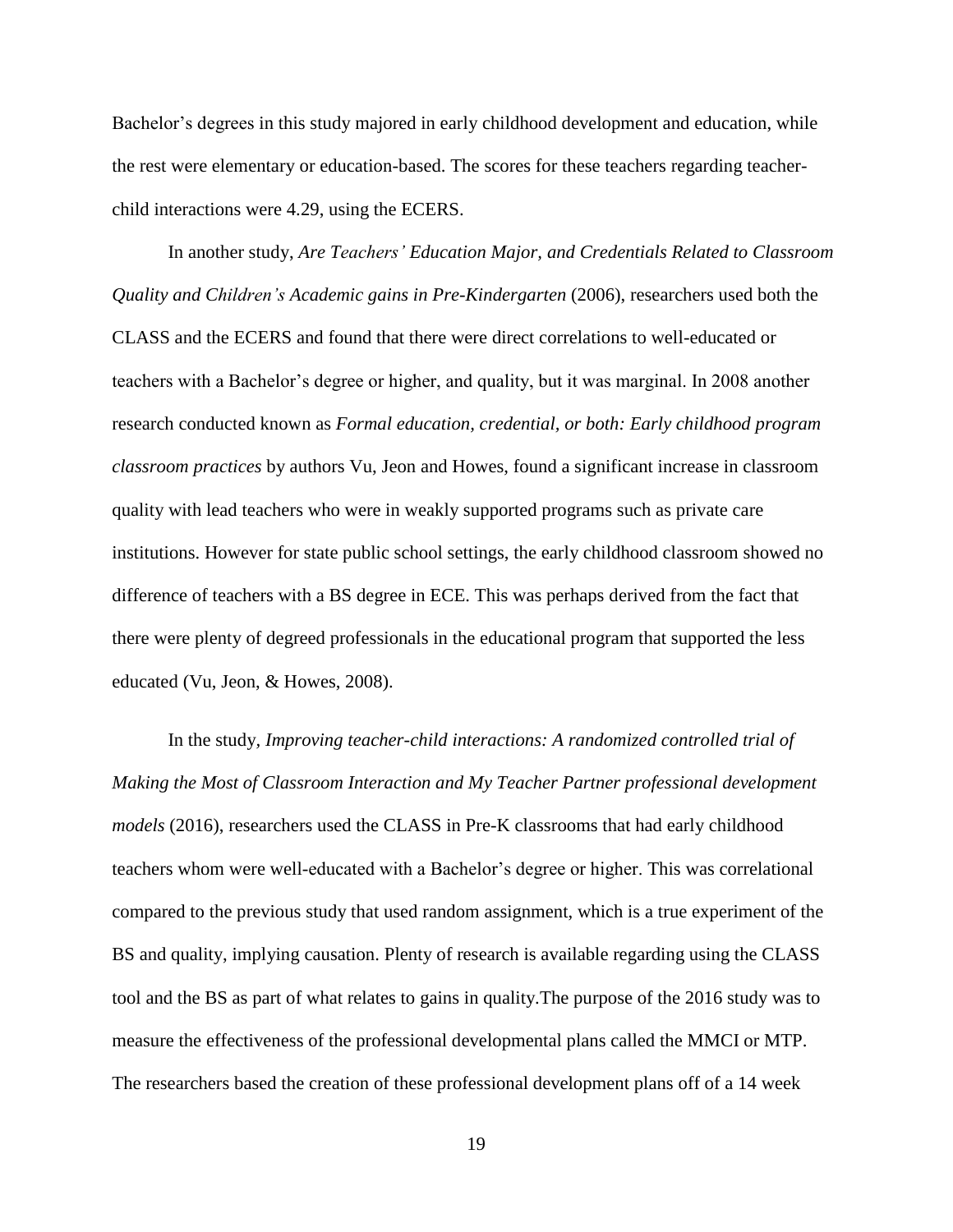<span id="page-28-0"></span>college-level course. This course was found to have effectively improved the teacher-child interactions, the emotional support and the instructional support noted within the dimensions of the CLASS. So as early childhood teachers benefit from professional development or PD, the source of this PD comes from effective college coursework (Early, et al., 2016).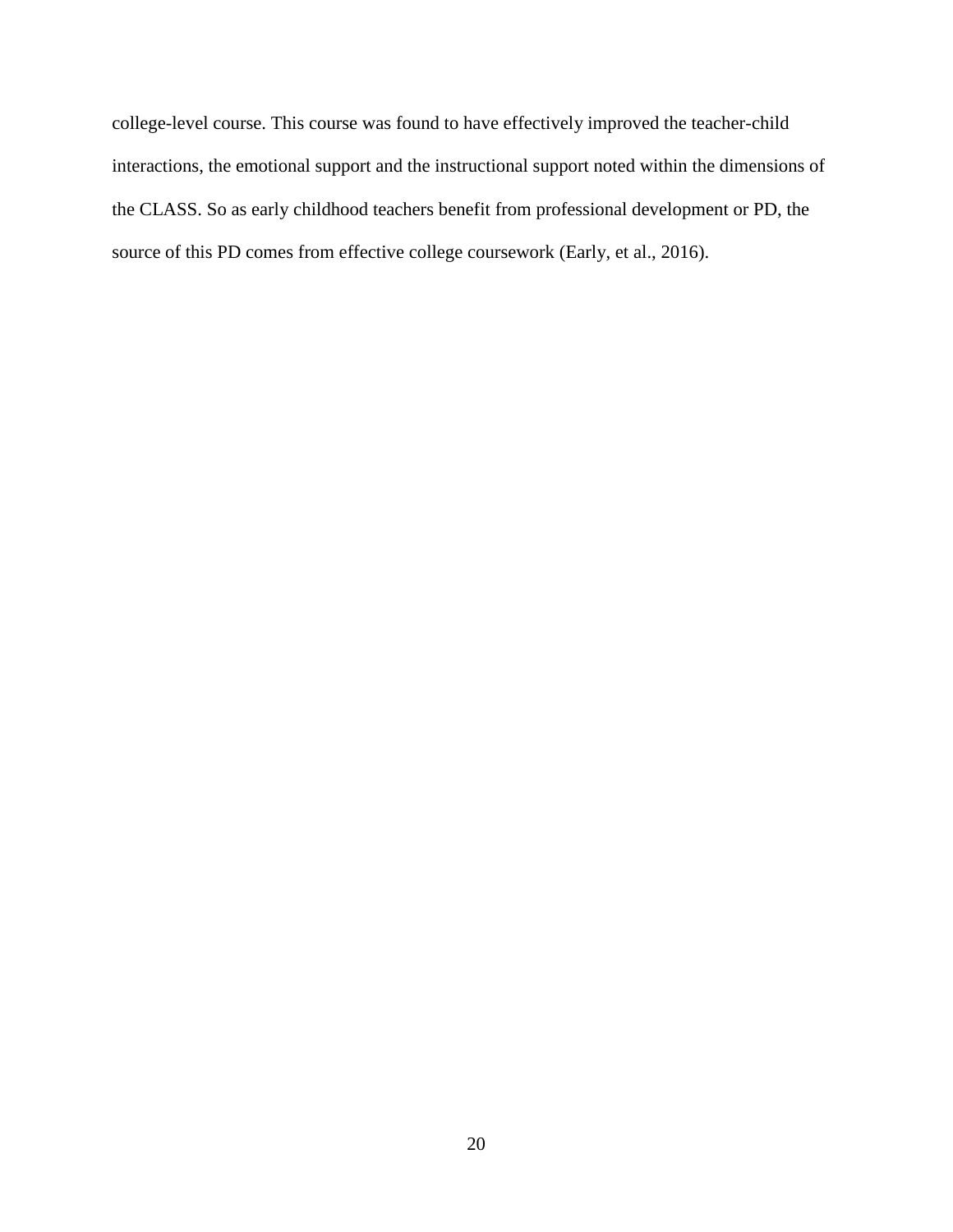### CHAPTER THREE: METHODOLOGY

### <span id="page-29-0"></span>Statement of the Problem

The early childhood education field has changed drastically over the centuries to a place that now recognizes the academic and emotional educational value of the early critical periods in a preschool child's brain development. Teachers are able to procure a successful degree without a college education in the early childhood field. Preschool teachers can become leaders, directors, preschool owners without the Bachelor's degree. The question this thesis sets to explore concerns the assessing the value of earning a Bachelor's degree when it is not required to be successful in an early childhood educational career, "especially when too many individuals within the early learning workforce earn low wages—sometimes at or near the Federal poverty line—even when they obtain credentials and higher levels of education" (Baker, 2017, p. 1). Procedure

<span id="page-29-1"></span>A keyword search using UCF Databases like ERIC and EBSCO HOST was conducted. Keywords included were Early Childhood Education, Bachelor's Degree, Teacher Preparation, Classroom Quality, Teacher-Child Interactions, CLASS, ECERS, CDA, Teacher Pay Disparity. Common authors, such as Early and Pianta, were identified and a search of their work regarding the CLASS and ECERS, reviewed. NAEYC, NIEER and the Council for Professional Development's websites were explored for what their research has unveiled on the key terms and added to the literature review. Once these sources were identified, several means of comparison could be executed, including that of the course content and instructional hours of the CDA, AA, and BS; data of teacher preparation benchmarks used in the state-funded VPK program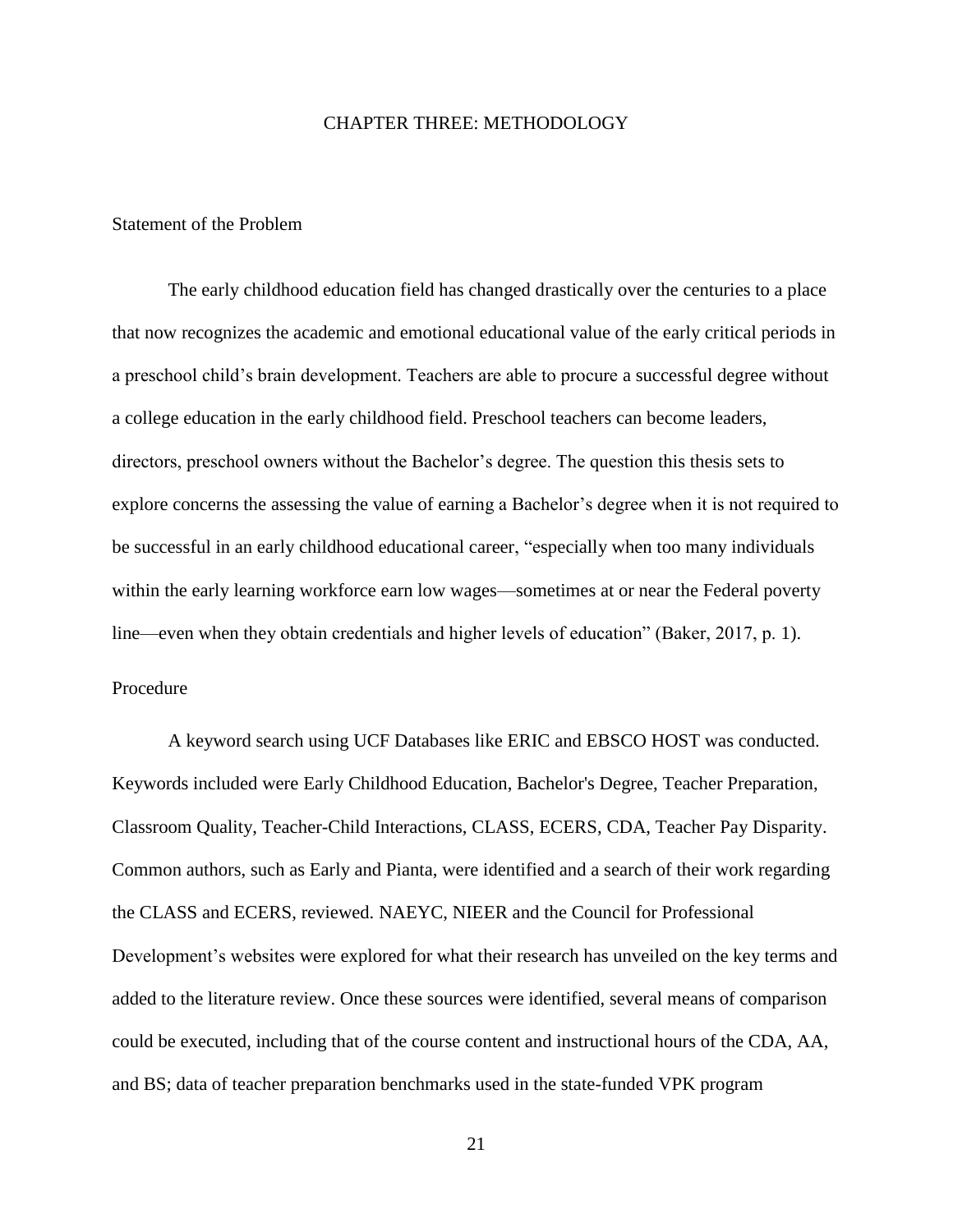nationally; teacher pay disparities as they related to both the educational levels of the CDA, AA, and BS within the field and then collectively with compensation for teachers of the primary and secondary grades who hold BS degrees.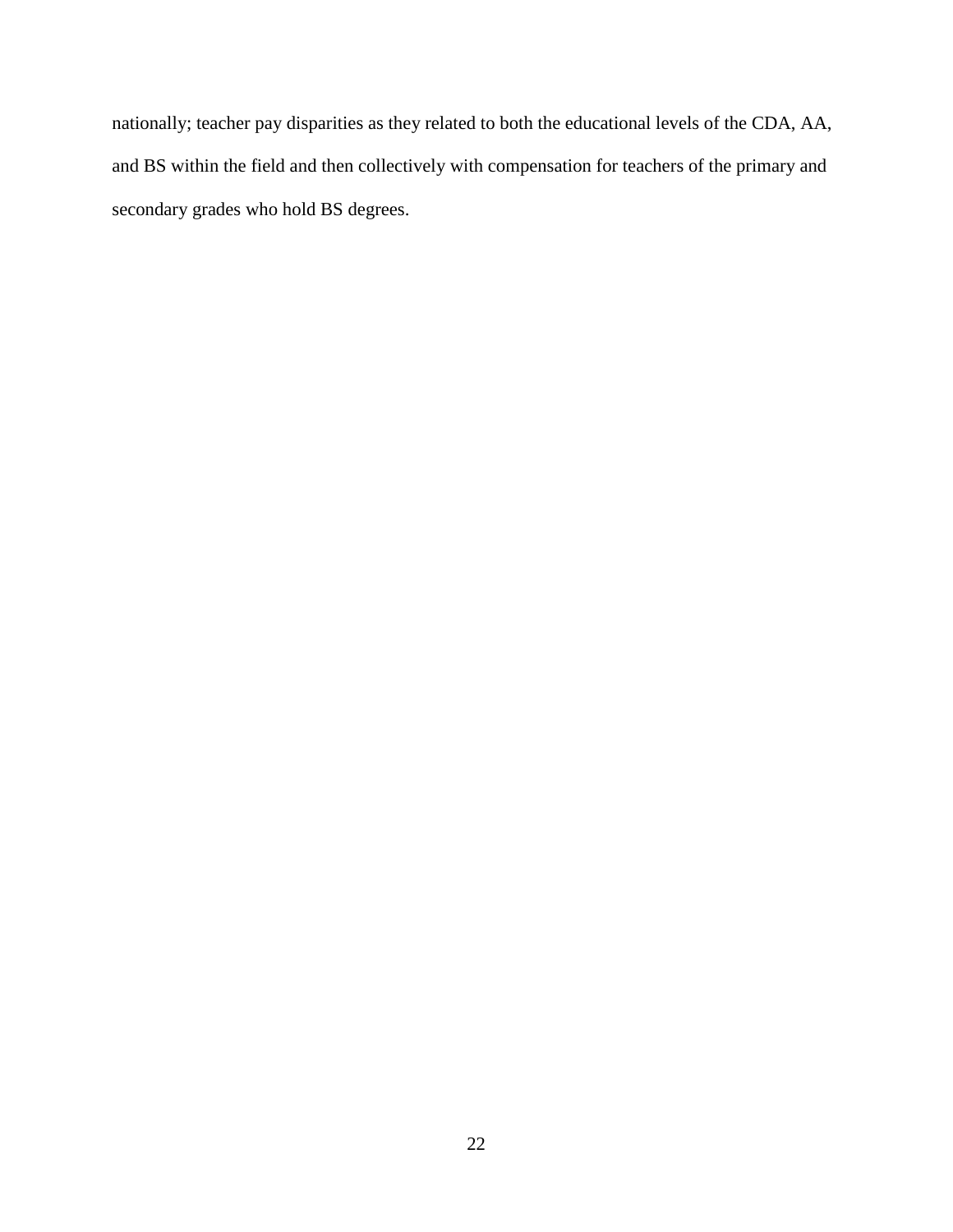### CHAPTER FOUR: FINDINGS

<span id="page-31-0"></span>Through a literature review, many values were explored including, meeting the needs of early developing brains, understanding how society and individual communities have a part to play in the choice of teacher preparation, a comparison of the CDA, AA, and BS, as well as a national report on how the Bachelor's is being used in VPK, and finally how quality in the classroom and teacher-child interactions are affected with teachers who have a BS versus teachers who do not. Each piece of the review has implications that can be synthesized to create a complete understanding of how the Bachelor's degree is valuable in the early childhood field. Furthermore, research and policy reviews can provide additional evidence that the degree can be implemented as a mandatory training requirement for preschool teachers. The findings are as follows:

- A comparison of the CDA, AA, and BS, the CDA is a good starting point. The coursework is more extensive in the BS programs and requires more training hours with a supervised internship that offers the teacher a sense of breadth and research-based understanding in the field, that the CDA or AA alone do not. Combined, it could be inferred that this teacher would be fully prepared to meet the need of change in the evolutionary early childhood classroom.
- When looking at the BS regionally in the United States, the Southeast was at  $44\%$ , the Northeast had 50%, with the exception of NH not offering the program, and the East South Central met the benchmark for a college degree at 100%! In the Midwest East North Central zones **60%** met the goal and in the West South Central region, 75% of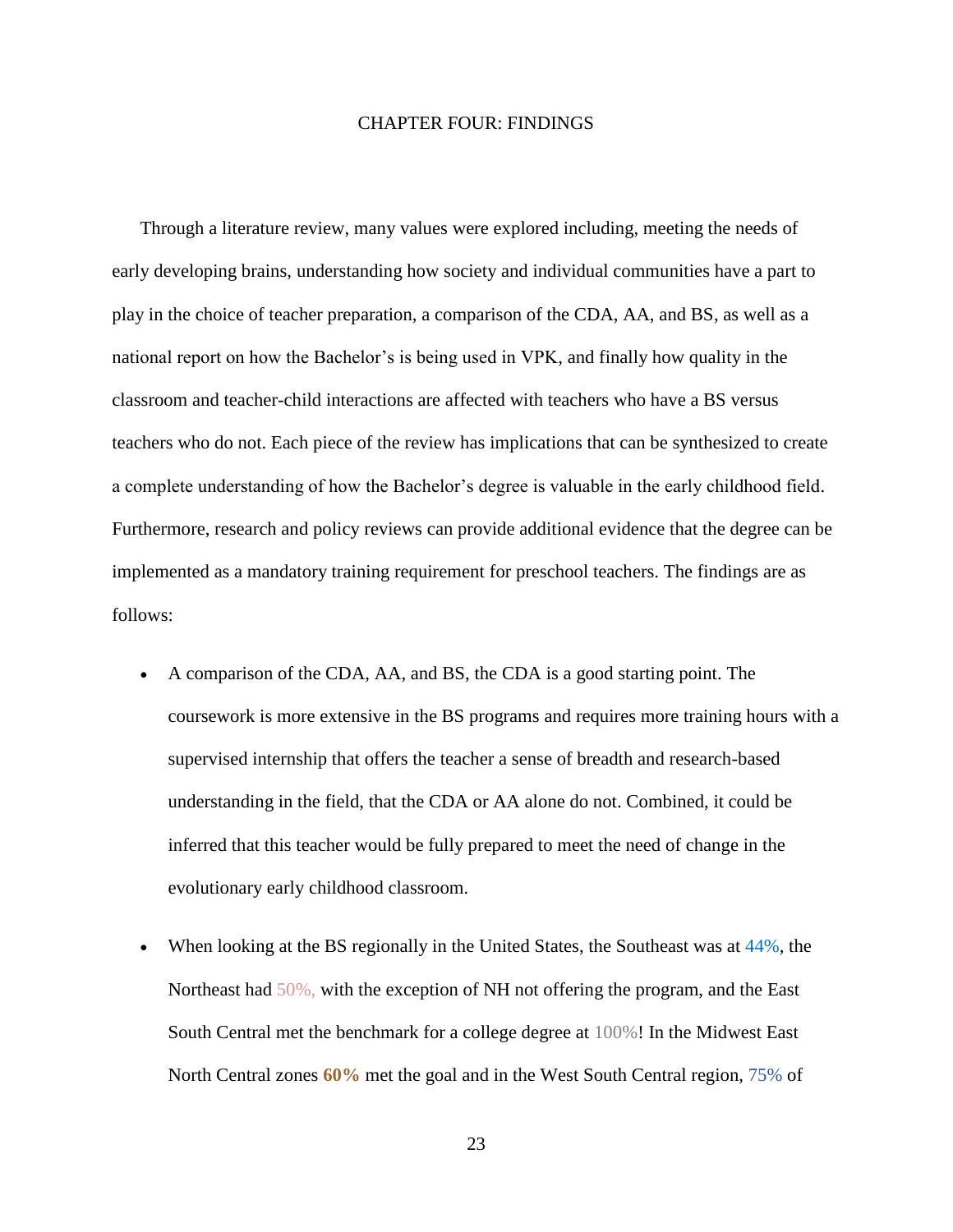VPK lead teachers had degrees. In the Midwest West North Central 100% met the benchmarks, with the exception of ND and SD who did not offer the VPK Program. Finally out west, Western only 33% met the educational benchmark with the exception of WY, MT, ID, UT who were not offering the program (NIEER, 2018). Many of the regions have a high number of highly educated pre-k teachers, but too many still do not reflect the value of a college education during these important years of brain development (NIEER, 2018).

There were studies indicating the use of the CLASS and ECERS to understand the effect of the BS on classroom quality and teacher-child interactions (Early, Bryant, Pianta, Clifford, Burchinal, Ritchie, & Barbarin, 2006; Vu, Jeon, & Howes, 2008; Early, Maxwell, Ponders, & Pan, 2016). The first study by authors Early, Bryant, Pianta, Clifford, Burchinal, Ritchie, & Barbarin, (2006), was a random research study that found a slightly higher quality in teacher-child interactions using ECERS when taught by teachers with a BS in Early Childhood Development and Education, but did not reveal any other impactful factors defined in the rating scales. Currently, the CLASS is now the most widely used measure of teacher-child interactions and overall quality in early childhood classrooms. Perhaps, this fact would have changed the 2006 study when deciding to use the ECERS instead of the CLASS to measure teacher-child interactions. There are now ten dimensions rated using the CLASS which are organized into three domains. These domains are Emotional Support, Classroom Organization, and Instructional Support (Early, D., et al., 2016). While NAEYC states the BS is the most effective form of teacher preparation, very few studies support this statement to date. The second study by authors Early, Maxwell, Ponders, and Pan (2016), found college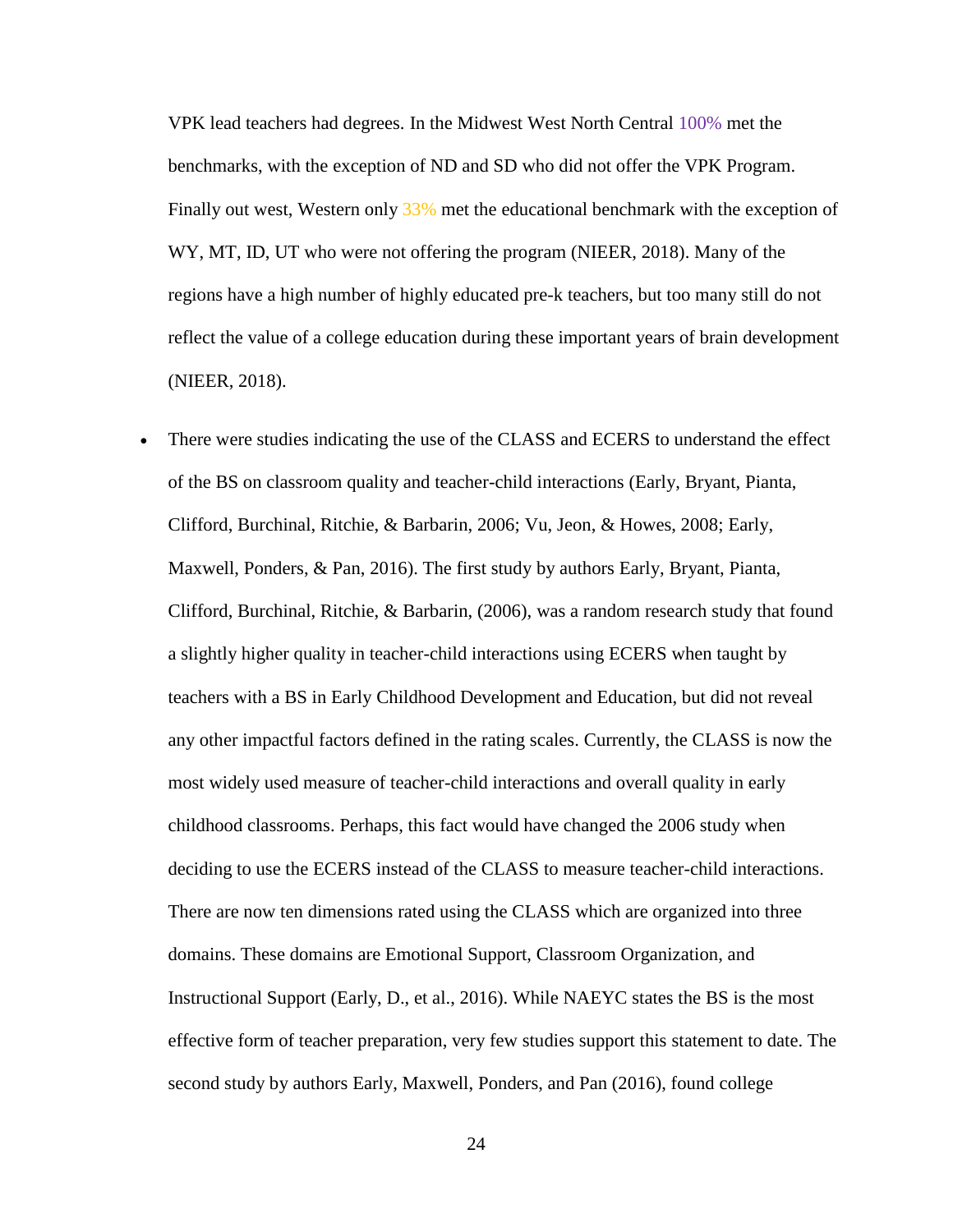coursework to be the foundation of creating professional development programs and this coursework and was also used as the foundation of the CDA (Council for Professional Recognition, 2011a )

• The compensation of ECE teachers with a BS was found to be low compared to that of the primary and secondary grade teachers with Bachelor degrees. When considering the levels of education with a CDA, AA, or a BS of the preschool teacher *The National Mean Hourly Wage* (2018) increases as educational level increases. This also implies that the BS is more valuable in comparison to the CDA and AA degree because the pay is higher.

| <b>Industry</b>                     | <b>Employment</b> | <b>Percent of industry</b><br>employment | <b>Hourly</b><br>mean wage | <b>Annual</b><br>mean wage |
|-------------------------------------|-------------------|------------------------------------------|----------------------------|----------------------------|
| Elementary and<br>Secondary Schools | 72,810            | 0.86                                     | \$24.06                    | \$50,040                   |
| Child Day Care<br>Services          | 283,830           | 32.18                                    | \$13.98                    | \$29,080                   |

Table 6: Occupational Employment Statistics (United States Department of Labor, 2017)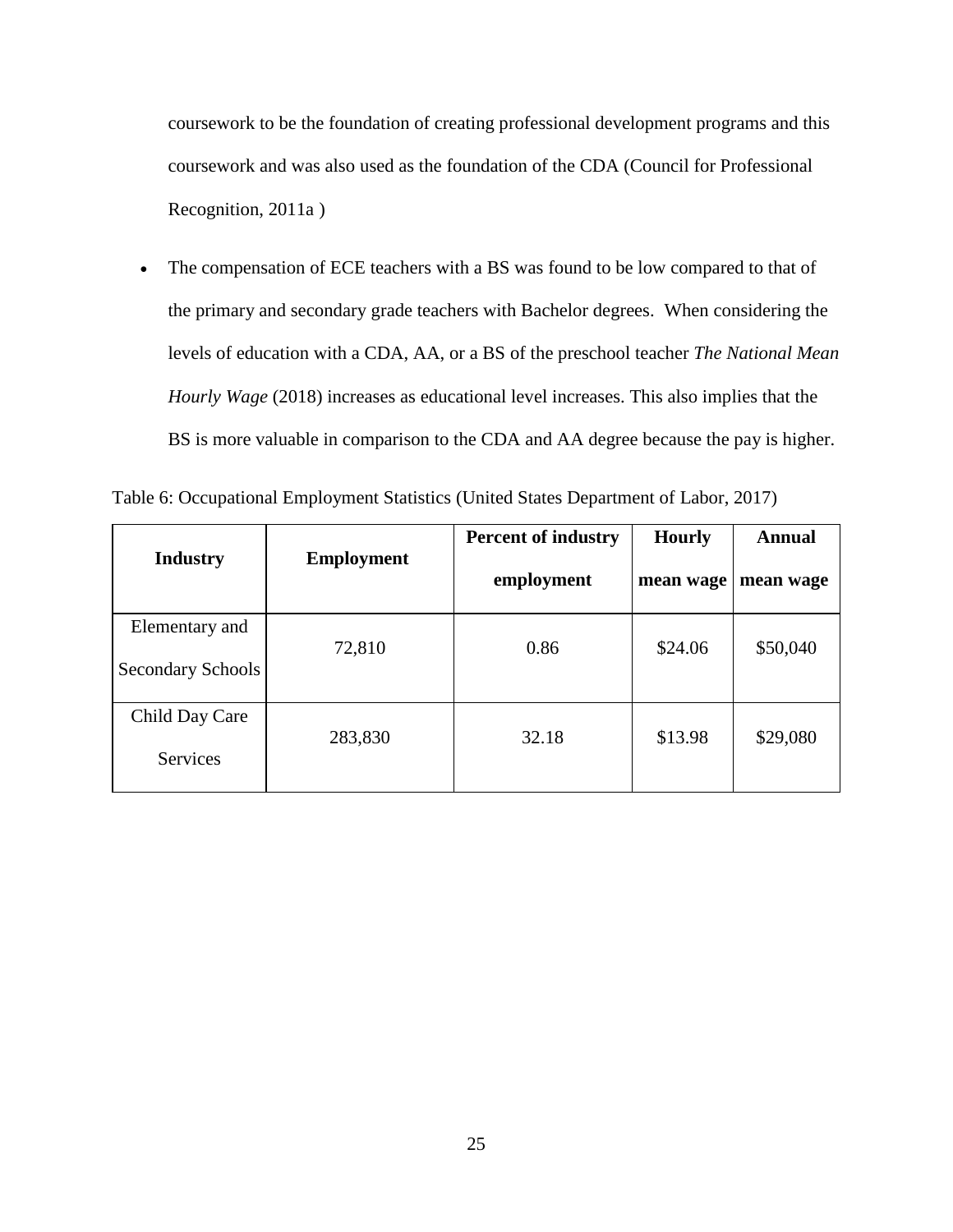Table 7: National Mean Hourly Wage (The Early Childhood Workforce Index/ 2018 Center for the Study of Child Care Employment, 2018)

| <b>Education Level</b>        | $Pre - K$ |
|-------------------------------|-----------|
| Bachelor's or Graduate Degree | \$17.86   |
| <b>Associate Degree</b>       | \$13.11   |
| No College Degree/ CDA        | \$10.73   |

If teachers are well-educated to meet the needs of standardized education, then fair compensation and training, equivalent to that of an elementary school teacher or in a grade level beyond, that is providing the same service of meeting academic standards, is implied.

### <span id="page-34-0"></span>Limitations and Influential Factors

The synthesis of research literature did not take into account the value of an assistant teacher who adds to quality in the classroom. Studies of addressing years of experience in the education field versus degree level were also not included as they relate to quality but not the research question regarding the BS. The amount of current research using the CLASS and ECERS rating scales as it pertains to the BS as a direct random experiment is minimal. Most studies available are correlational possibly because many quality teachers have a CDA and are successfully advancing in the field without the BS. Yet, they lack the breadth of knowledge and research-based inquiry acquired through obtaining the BS, which is needed to provide the highest quality teaching available in the ECE classroom. Additionally, accreditation of ECE classrooms and schools is another resource educational programs have in place. The economics of being able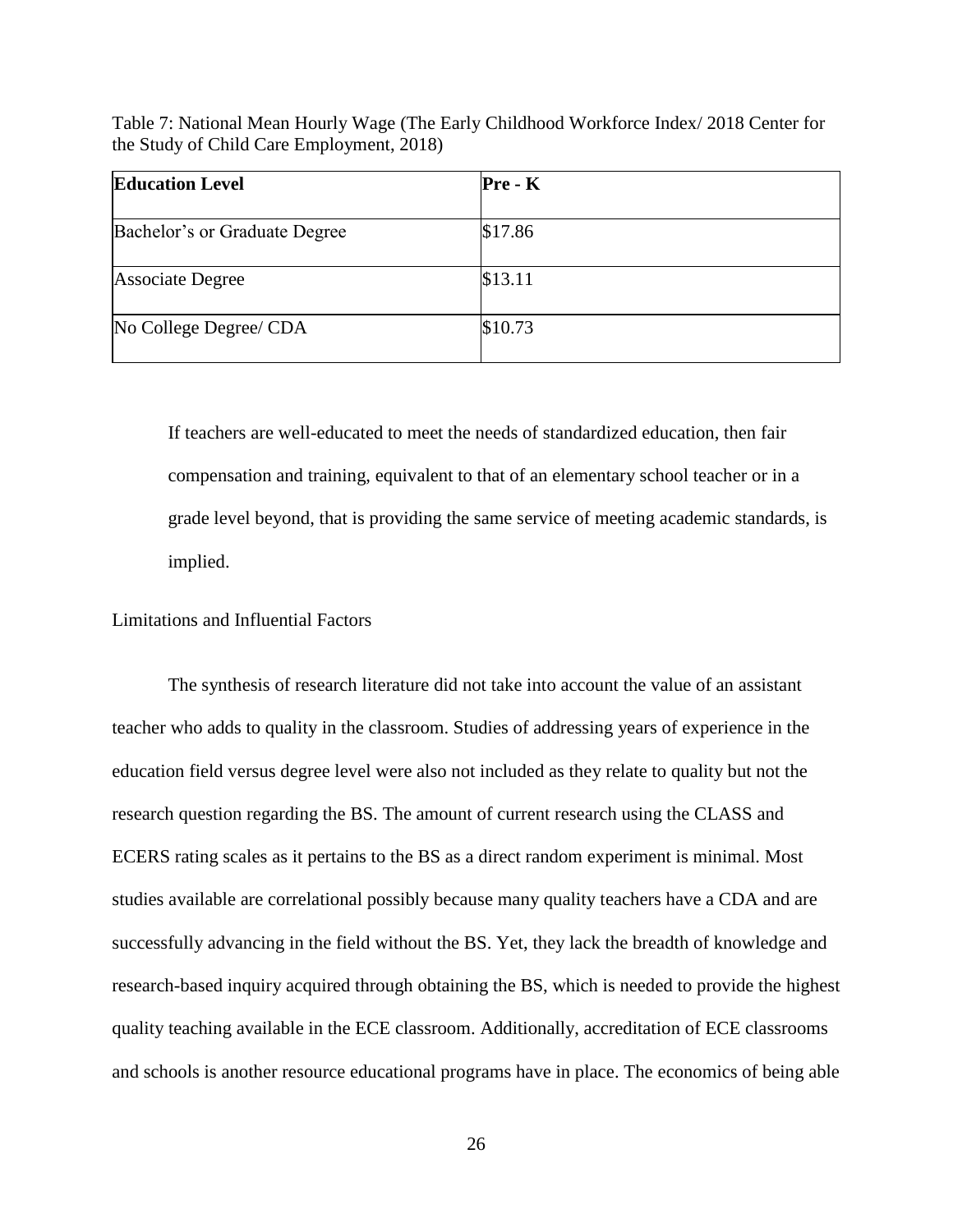to afford teachers with BS degrees was not addressed as the full financial aspects were not the focus of this study. Head Start, another state-funded program, was not considered in this study because of its unique attributes.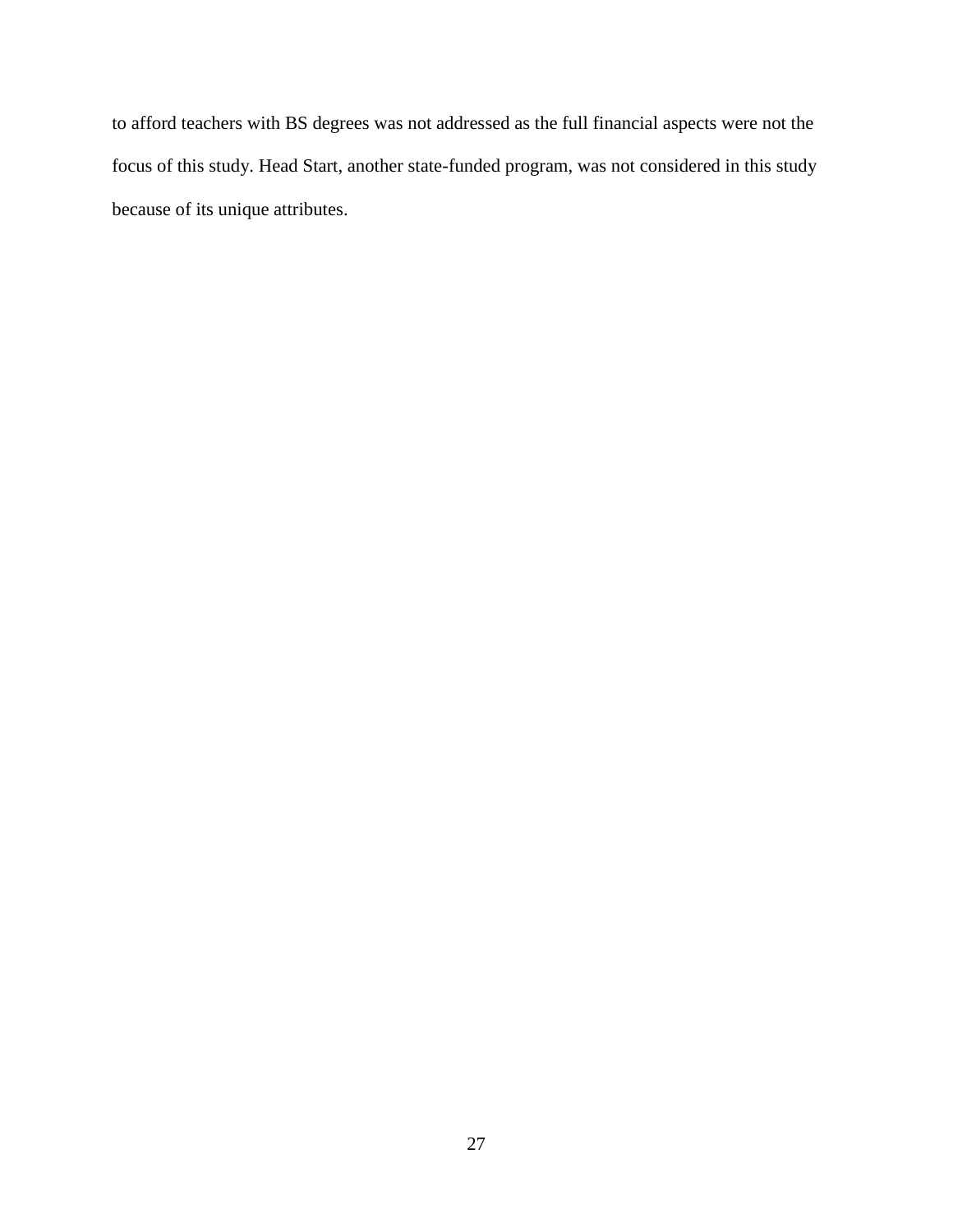### CHAPTER FIVE: CONCLUSIONS

<span id="page-36-0"></span>The implementation of standardized testing has changed education in the United States resulting in a content ripple effect from the higher grades down to preschool**-**aged children. To match that ripple effect early childhood education can be evaluated and reformed accordingly by exploring many factors that make up the early childhood education system. This manuscript addressed one factor, early childhood teacher preparation, through a synthesis of literature related to the potential benefits of earning a Bachelor of Science degree in Early Childhood Development and Education, or a BS. The first five years of life are the most crucial for healthy brain development. The teachers who are meant to serve these young brains should be welleducated, as they are a key player in the community of people who teach a child during these critical periods of development.

To continue to explore the value of the BS, studies of the social components affecting an Early Childhood Educator's, or ECE's, choice in teacher preparation were reviewed and found to be diverse. Teachers are able to advance in the field of early childhood without a degree. If they come from communities where parents and early childhood facilities lack financial means, the CDA becomes enough to just hold a job. This is where the importance of a standardized training requirement for early childhood teachers in any setting should be the BS. That standardization then leaves the question of how to obtain funding for low income programs to hire and fairly compensate teachers with a Bachelor's degree, and how teachers will cover the costs of obtaining their degree. The need for financial review is only indicated and not thoroughly discussed in this thesis.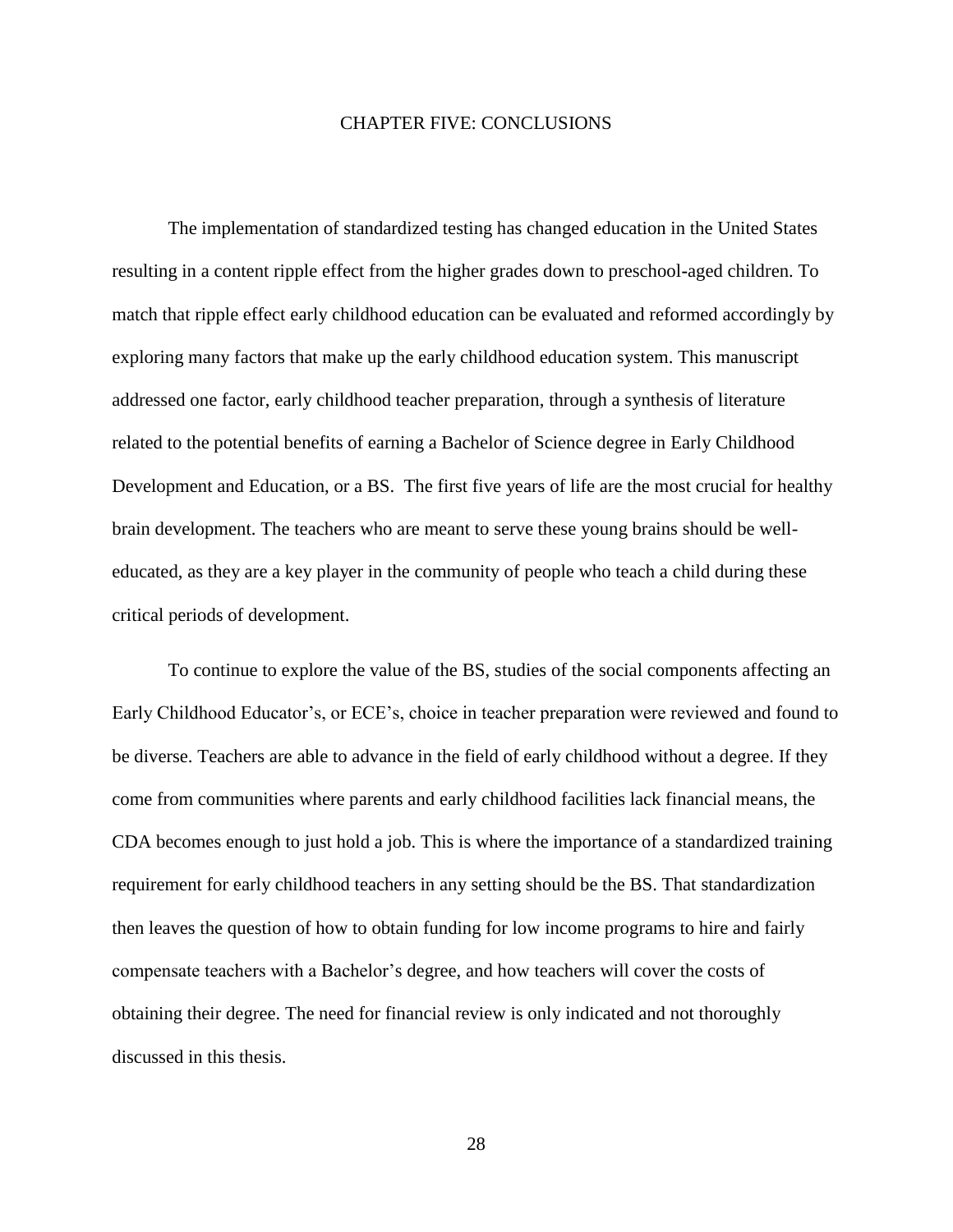The review then defined and compared the Child Development Associate or CDA, the Associate of Arts degree, or AA, and the BS. The findings of theses comparisons indicate that the college degree offers both content knowledge and pedagogy superseding all other forms of teacher preparation and training. If our education system moves too fast with expedited or less content-rich methods such as a CDA, in order to meet just the goals of the CDA competencies or those of standardized testing in the early primary grades, yet miss out on key components in teacher training such as creativity, brain research and teaching strategy, what will the outcome be? It will be children who do not have intrinsic value and the emotional health that comes from having a teacher that is trained to provide such things.

When looking at Professional development, the findings imply that it is often based off of college coursework and that coursework is proven to improve teacher-child interactions, again validating college coursework as valuable. NAEYC also values the BS and they, being a trendsetter in the standards of the early childhood field, recommend the four year degree for ECE Teachers.

The review then explored how programs value the BS as it is currently being used nationally in a state-funded program known as VPK. Through data obtained from the reports of the National Institute for Early Education Research, or NIEER, a snapshot of the national demand for the BS in the early childhood field was given. Even though it is not required, the Bachelor's degree in early childhood education is growing in demand throughout the United States, especially in federally funded programs like VPK, but still has much room to grow in certain regions. Continuing to monitor the reports offered annually by NIEER can help to direct where the strongest efforts to improve program quality should be as a nation.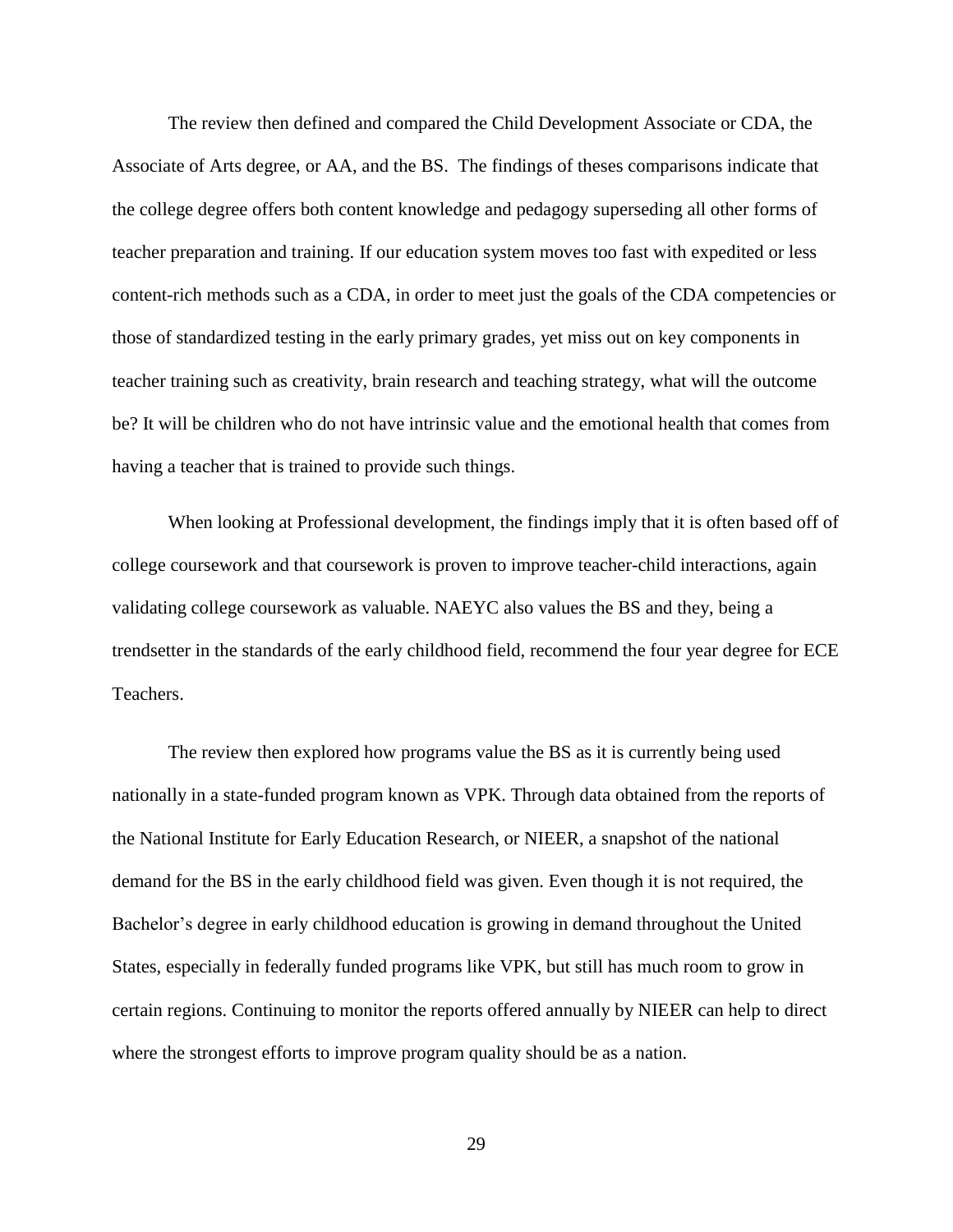Financial value was explored by considering teacher compensation in the field. Research shows compensation to be higher when obtaining a Bachelor's degree in early childhood education compared to earning a CDA or AA degree, but not by much. The data supports the fact that early childhood educators are often paid well under what the amount of education and the amount of daily work requires when teaching young children. The findings of this thesis are a call for change more than a negative implication of earning a degree. Preschool teachers need Bachelor's degrees in early childhood development and education to meet the needs of our new educational structure.

The final value explored was research of how the BS directly affected results of the quality in the early childhood classroom and teacher-child interactions. These studies used two quality rating scales, the ECERS and CLASS, which were defined and compared. My review of research literature shows marginal increases in quality of the classroom and teacher-child interactions. A possible factor of the marginality could be that the ECE workforce is very fragmented in the varying levels of education. Since NAEYC continues to reflect upon its standards as policies, practices and research change, then Early Childhood teacher preparation should do the same. Perhaps what worked before in providing quality classrooms and teacherchild interactions may no longer work now. The need for child care has shifted from just keeping children safe to providing for educational needs as well (Cox, 2018). The literary search conducted infers that research is lacking on this topic, even though the topic is still a current issue within the field. The research regarding the CLASS and ECERS are correlational in regards to the BS. This is most likely a result of the fact that teachers can obtain a career and advance in that career without obtaining a college degree, so why study the BS, when it is not a standardized requirement for success in the field? To look at it from another point of view, what if credentials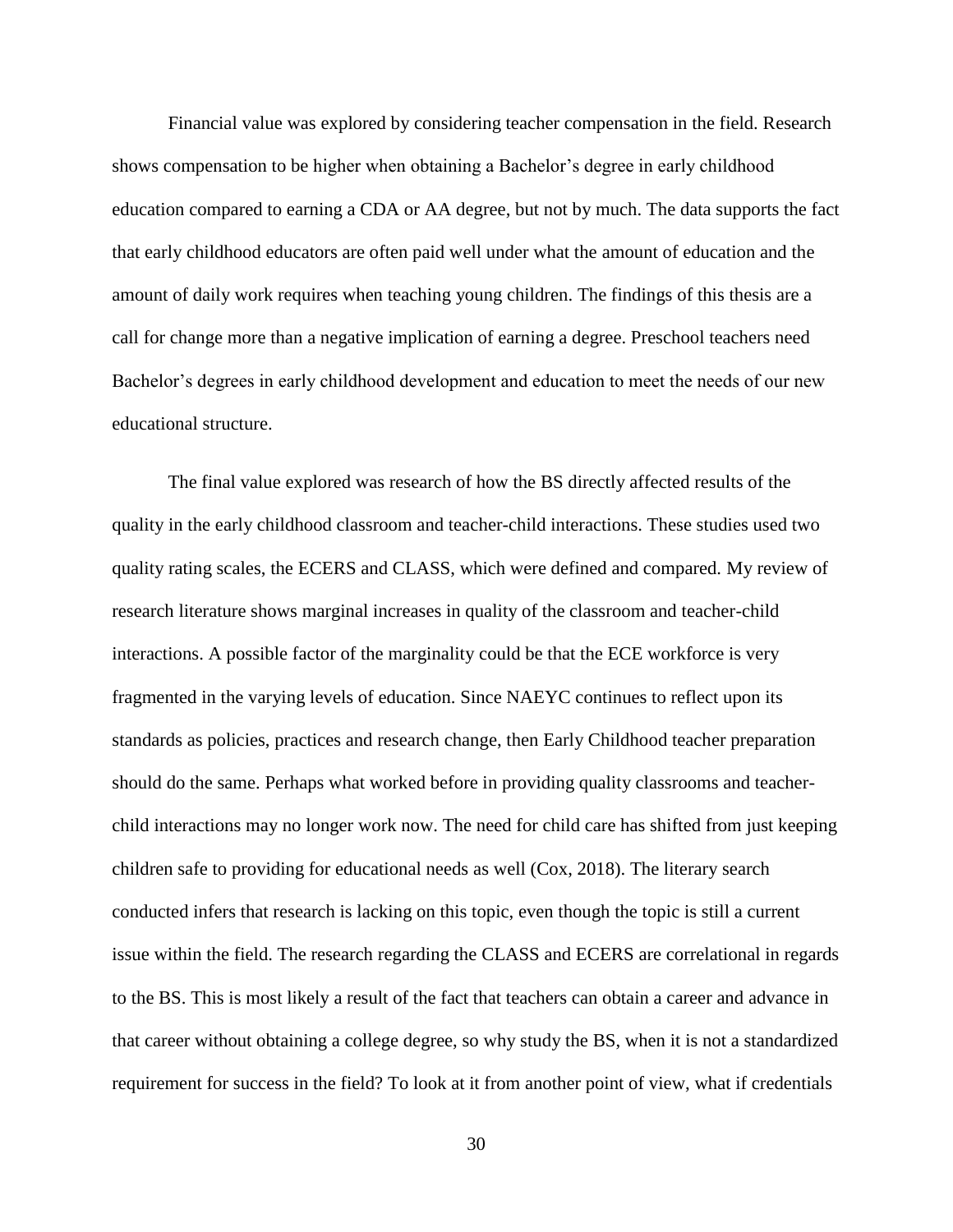were the only requirement for grades K-12? Since standards have changed to include children of preschool age, then so should the requirements of its teachers. With new research and financial revisions, this may become a reality as the field continues to grow and change in the United States.

This topic of the BS continues to gain attention in professional articles, such as "Quality early-childhood education demands a well-trained workforce" by Michele Miller-Cox (2018), which debuted September 21, 2018 in *Education Week* and "Daycare or School: There's a Third Way" by Rhian Evans Allvin (2016) in the National Association of the Education for Young Children, or *NAEYC News* magazine available on the NAEYC website. The topic of credentialing and professionalizing the field of ECE will persist far beyond the scope of this thesis.

### <span id="page-39-1"></span><span id="page-39-0"></span>Future Research Recommendations

In the future, a quantitative study with random samples of preschool classrooms and teachers with four year college degrees in Early Childhood Development and Education versus teachers with a CDA, using the CLASS, can be conducted to add to the lack of current research directly implying causation of quality in the classroom and teacher-child interactions from teachers with the content and pedagogy that comes from earning a Bachelor's degree. This synthesis can be revised as new studies emerge and other resources are found over time. As for VPK and the national use of the Bachelor's degree, continuing to follow the annual reports and focus efforts on those states who do not yet meet teacher educational benchmarks would only allow the United States to increase quality as a nation in the early childhood field.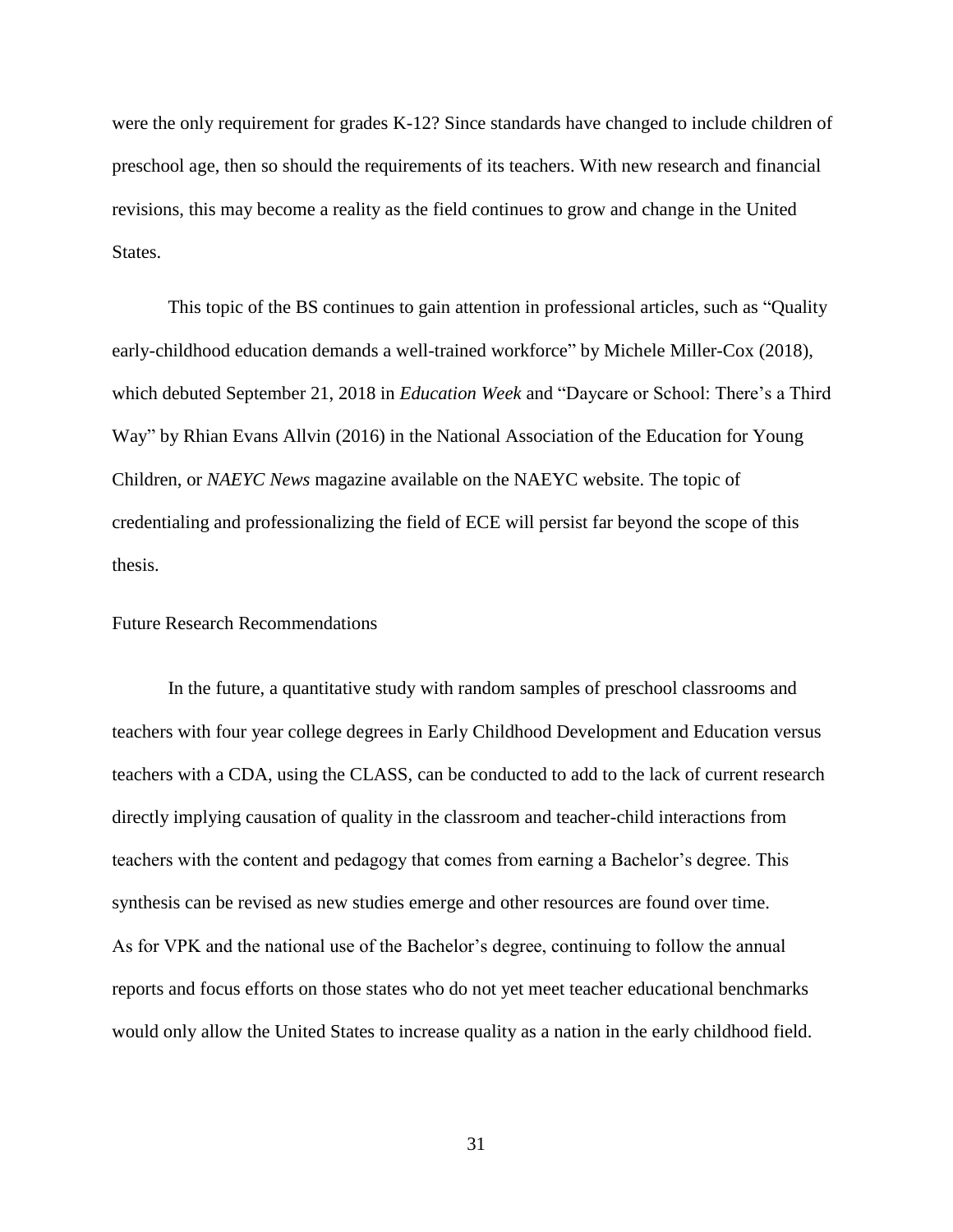### REFERENCE LIST

- <span id="page-40-0"></span>American Academy of Pediatrics (2000) *Development Issues for Young Children in Foster Care – Early Brain and Child Development*. Retrieved from <http://pediatrics.aappublications.org/content/106/5/1145>
- Baker, M. (2017). Early Childhood Teachers at the Center: A Qualitative Case Study of Professional Development in an Urban District. *Early Childhood Education Journal*, *46*(2), 231-240.
- Bergin, C. C., & Bergin, D. A. (2016). *Child and Adolescent Development in Your Classroom (3rd ed.).* Stamford, CT: Cengage. ISBN 978-1-305-96424-2.
- Council for Early Childhood Professional Recognition, W. D. (1986). Home Visitor: Child Development Associate Assessment System and Competency Standards. Retrieved from <https://login.ezproxy.net.ucf.edu/login?auth=shibb&url=https://search.ebscohost.com/log> [in.aspx?direct=true&db=eric&AN=ED277468&site=eds-live&scope=site](https://login.ezproxy.net.ucf.edu/login?auth=shibb&url=https://search.ebscohost.com/log)
- Council for Professional Recognition (2011a). CDA Credentialing Program Facts. Retrieved From [https://www.cdacouncil.org](https://www.cdacouncil.org/)
- Council for Professional Recognition (2011b). Suggested Relationship Between the CDA Formal Child Care Education Requirement and NAEYC Standards for Professional Preparation Program [PDF Document]. Retrieved from

[https://www.cdacouncil.org/storage/documents/Downloadable\\_Forms/CDA\\_and\\_NAEY](https://www.cdacouncil.org/storage/documents/Downloadable_Forms/CDA_and_NAEY)

C\_Standards\_Relationship.pdf

Council for Professional Recognition (2011c). CDA Competency Standards.

Retrieved from [https://www.cdacouncil.org](https://www.cdacouncil.org/)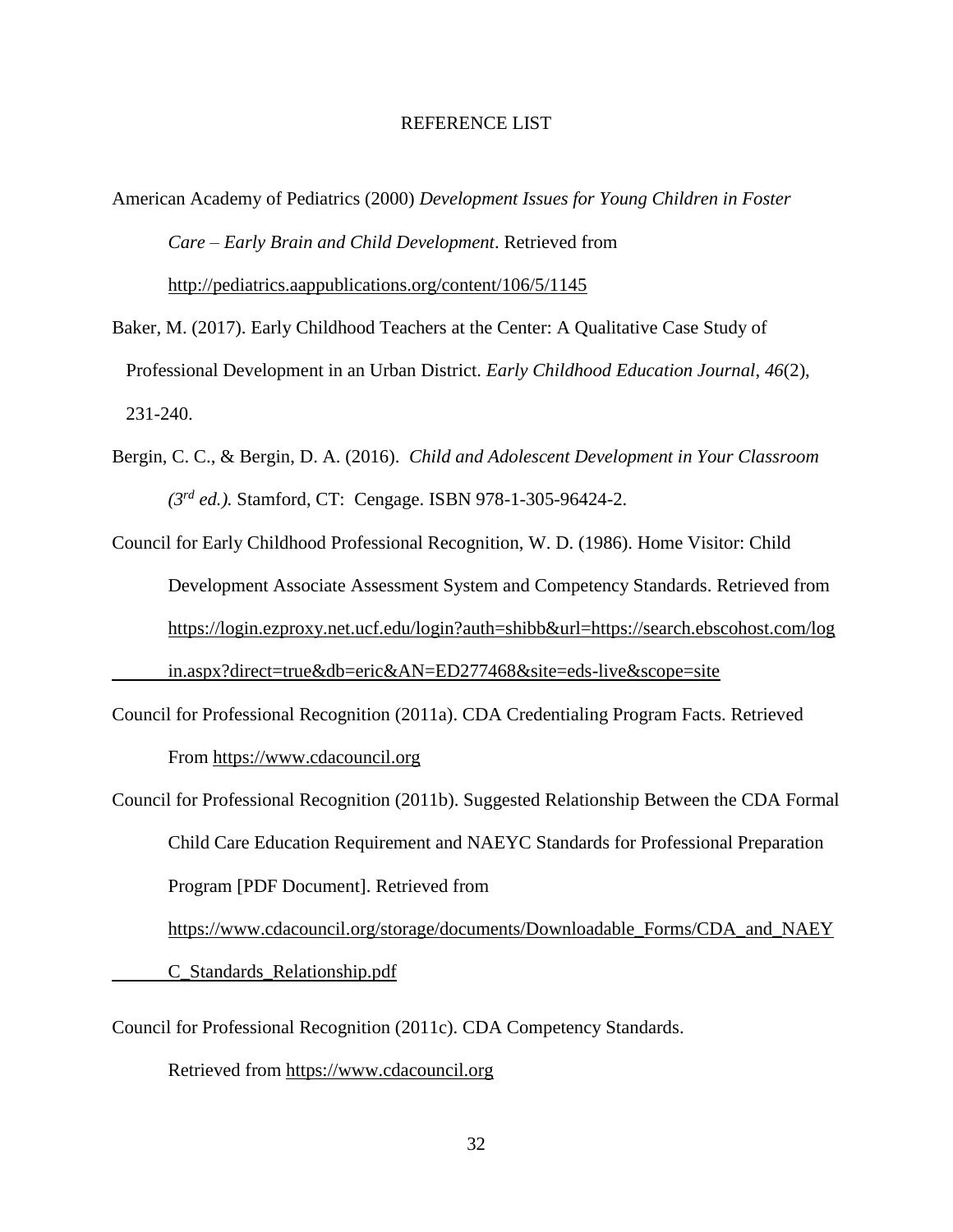- Cox, M. (2018, September 21). Quality early-childhood education demands a well-trained workforce. *Education Week*. Retrieved from [https://www.edweek.org/ew/articles/2018/09/26/in-the-rush-to-improve-early](https://www.edweek.org/ew/articles/2018/09/26/in-the-rush-to-improve-early-)[education.html?cmp=eml-enl-eu-news1&M=58619441&U=411141](https://www.edweek.org/ew/articles/2018/09/26/in-the-rush-to-improve-early-)
- Curby, T. W., LoCasale-Crouch, J., Konold, T. R., Pianta, R. C., Howes, C., Burchinal, M., Barbarin, O. (2009). The Relations of Observed Pre-K Classroom Quality Profiles to Children's Achievement and Social Competence. *Early Education and Development*, *20(2),* 346–372. https://doi-org.ezproxy.net.ucf.edu/10.1080/10409280802581284

```
Department of Children and Families (2009). Resource Page [PDF Document]. Florida Child 
Care Staff Credential Verification Application. Retrieved from: 
http://www.cdealliance.org/wp-content/uploads/2013/12/Staff-Credential-Renewal-
Form.pdf
```
- Early, D. M., Bryant, D. M., Pianta, R. C., Clifford, R. M., Burchinal, M. R., Ritchie, S., Barbarin, O. (2006). Are teachers' education, major, and credentials related to classroom quality and children's academic gains in pre-kindergarten? *Early Childhood Research Quarterly*, *21*, 174–195. Retrieved from: [https://doi](https://doi-/)[org.ezproxy.net.ucf.edu/10.1016/j.ecresq.2006.04.004](https://doi-/)
- Early, D., Maxwell, K., Ponders, B., & Pan, Y. (2016, October 13). Improving teacher-child interactions: A randomized controlled trial of Making the Most of Classroom Interactions and My Teaching Partner professional development models*. Early Childhood Research Quarterly. 38*, 57-70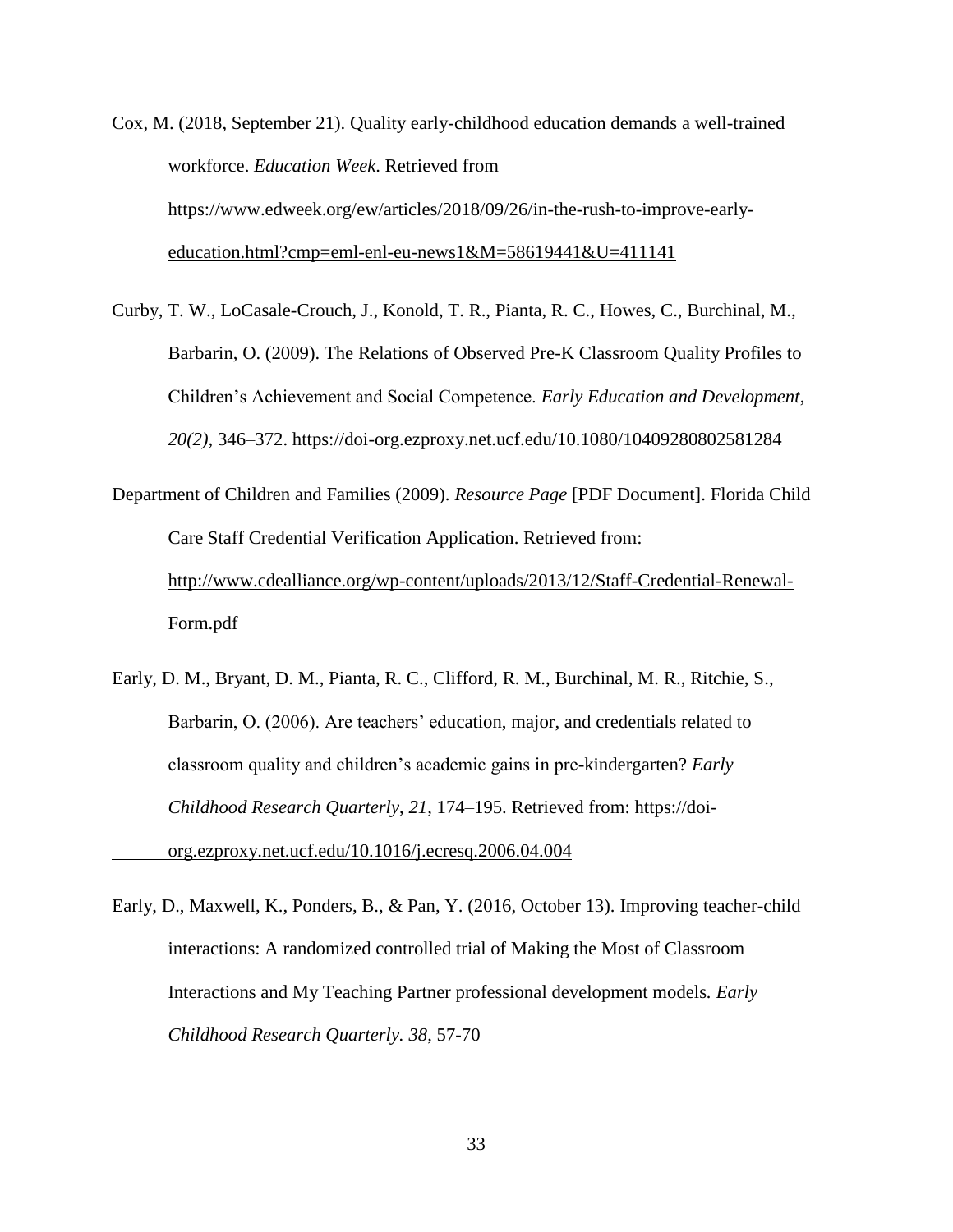- Early, D. M., Sideris, J., Neitzel, J., LaForett, D. R., & Nehler, C. G. (2018). Factor structure and validity of the Early Childhood Environment Rating Scale – Third Edition (ECERS-3). *Early Childhood Research Quarterly*, *44*, 242–256. [https://doi](https://doi-/)[org.ezproxy.net.ucf.edu/10.1016/j.ecresq.2018.04.009](https://doi-/)
- Hamby, T., And Others, & University Research Corp. (1981). The Child Development Associate Program: A Guide to Training. (Second Edition). Retrieved from <https://login.ezproxy.net.ucf.edu/login?auth=shibb&url=https://search.ebscohost.com/log> [in.aspx?direct=true&db=eric&AN=ED229099&site=eds-live&scope=site](https://login.ezproxy.net.ucf.edu/login?auth=shibb&url=https://search.ebscohost.com/log)
- Harford, T. (2016). How frustration can make us more creative. Retrieved from [http://www.ted.com/talks/tim\\_harford\\_how\\_messy\\_problems\\_can\\_inspire\\_creativity](http://www.ted.com/talks/tim_harford_how_messy_problems_can_inspire_creativity)
- Haslip, M. J., & Gullo, D. F. (2018). The Changing Landscape of Early Childhood Education: Implications for Policy and Practice. *Early Childhood Education Journal*, 46(3), 249–264. https://doi-org.ezproxy.net.ucf.edu/10.1007/s10643-017-0865-7
- Kirby, G., Caronongan, P., Esposito, A. M., Murphy, L., Shoji, M., Del Grosso, P., & National Center for Education Evaluation and Regional Assistance (ED). (2017). Progress and Challenges in Developing Tiered Quality Rating and Improvement Systems (TQRIS) in the Round 1 Race to the Top-Early Learning Challenge (RTT-ELC) States. NCEE 2018-4003. *National Center for Education Evaluation and Regional Assistance. National Center for Education Evaluation and Regional Assistance.* Retrieved from

[https://login.ezproxy.net.ucf.edu/login?auth=shibb&url=https://search-ebscohost](https://login.ezproxy.net.ucf.edu/login?auth=shibb&url=https://search-ebscohost-)com.ezproxy.net.ucf.edu/login.aspx?direct=true&db=eric&AN=ED577788&site=eds -live&scope=site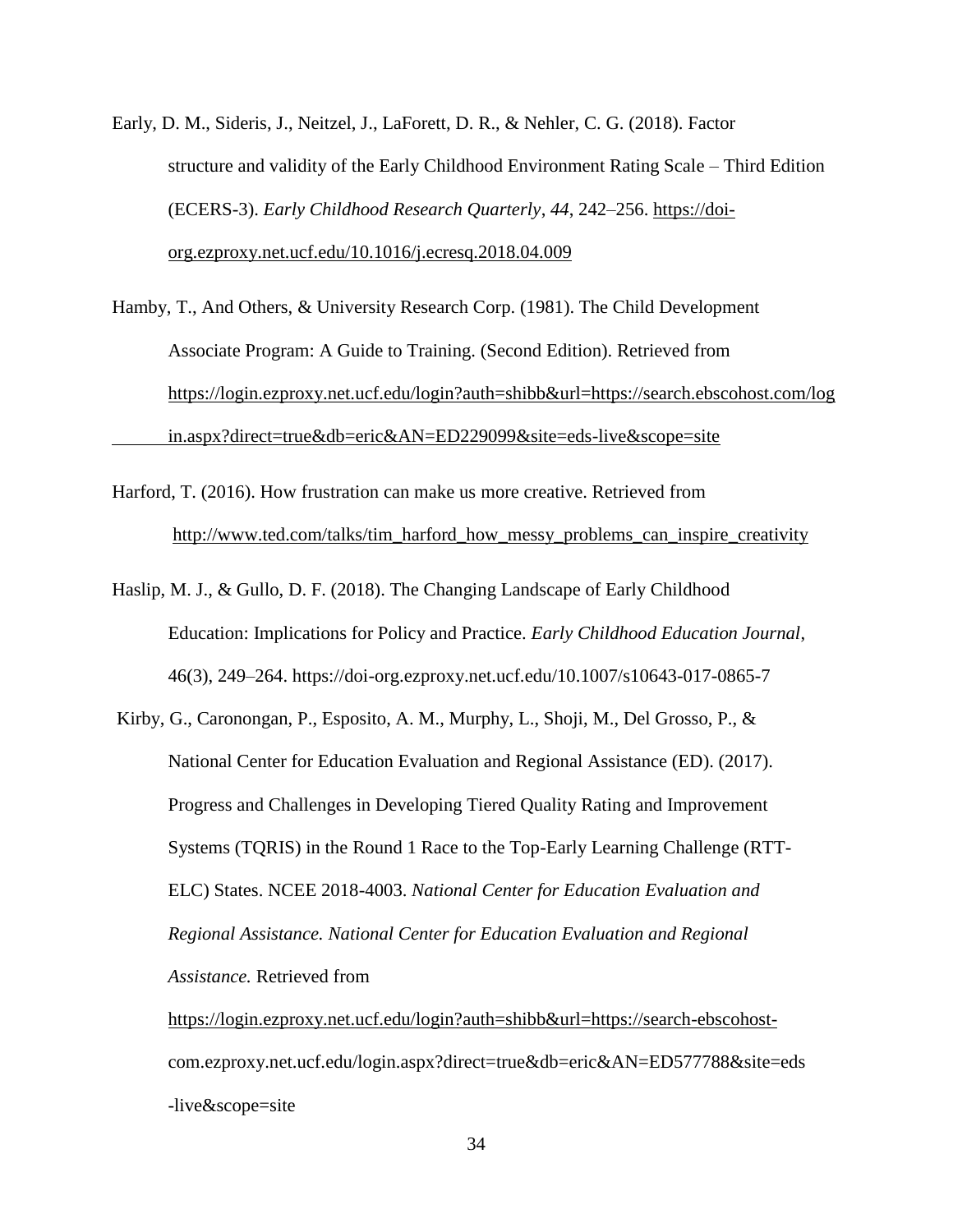National Association for the Education of Young Children. (2011). NAEYC Professional Preparation Standards [PDF Document]. Retrieved from [https://www.naeyc.org/sites/default/files/globally-shared/downloads/PDFs/our](https://www.naeyc.org/sites/default/files/globally-shared/downloads/PDFs/our-)[work/higher-ed/NAEYC-Professional-Preparation-Standards.pdf](https://www.naeyc.org/sites/default/files/globally-shared/downloads/PDFs/our-)

National Association for the Education of Young Children (2018). DRAFT: Professional Standards and Competencies for Early Childhood Educators. Retrieved from: [https://www.naeyc.org/resources/position-statements/draft-professional-standards](https://www.naeyc.org/resources/position-statements/draft-professional-standards-)[competencies](https://www.naeyc.org/resources/position-statements/draft-professional-standards-)

National Institute for Early Education Research – NIEER (2018). State of Preschool Yearbooks*. Rutgers Graduate School of Education*. Retrieved from [http://nieer.org/state-preschool-yearbooks.](http://nieer.org/state-preschool-yearbooks)

Rhian, A. (2016). Daycare or School: There's a Third Way. *NAEYC News*. Retrieved from https://www.naeyc.org/resources/blog/daycare-or-school

Successful Solutions Training in Child Development. (2018, March 29). 120 Hours of CDA Training. Retrieved from [https://www.cdastars.com/cdaprocess/120-hours-of-cda](https://www.cdastars.com/cdaprocess/120-hours-of-cda-%09training)[training](https://www.cdastars.com/cdaprocess/120-hours-of-cda-%09training)

Pianta, R., La Paro, K., & Hamre, B. (2008).*Classroom Assessment Scoring System-CLASS*. Charlottesville, Virginia. Teachstone Training LLC

Teacher Certification Degrees (2018). Early Childhood Education Degree Requirements and